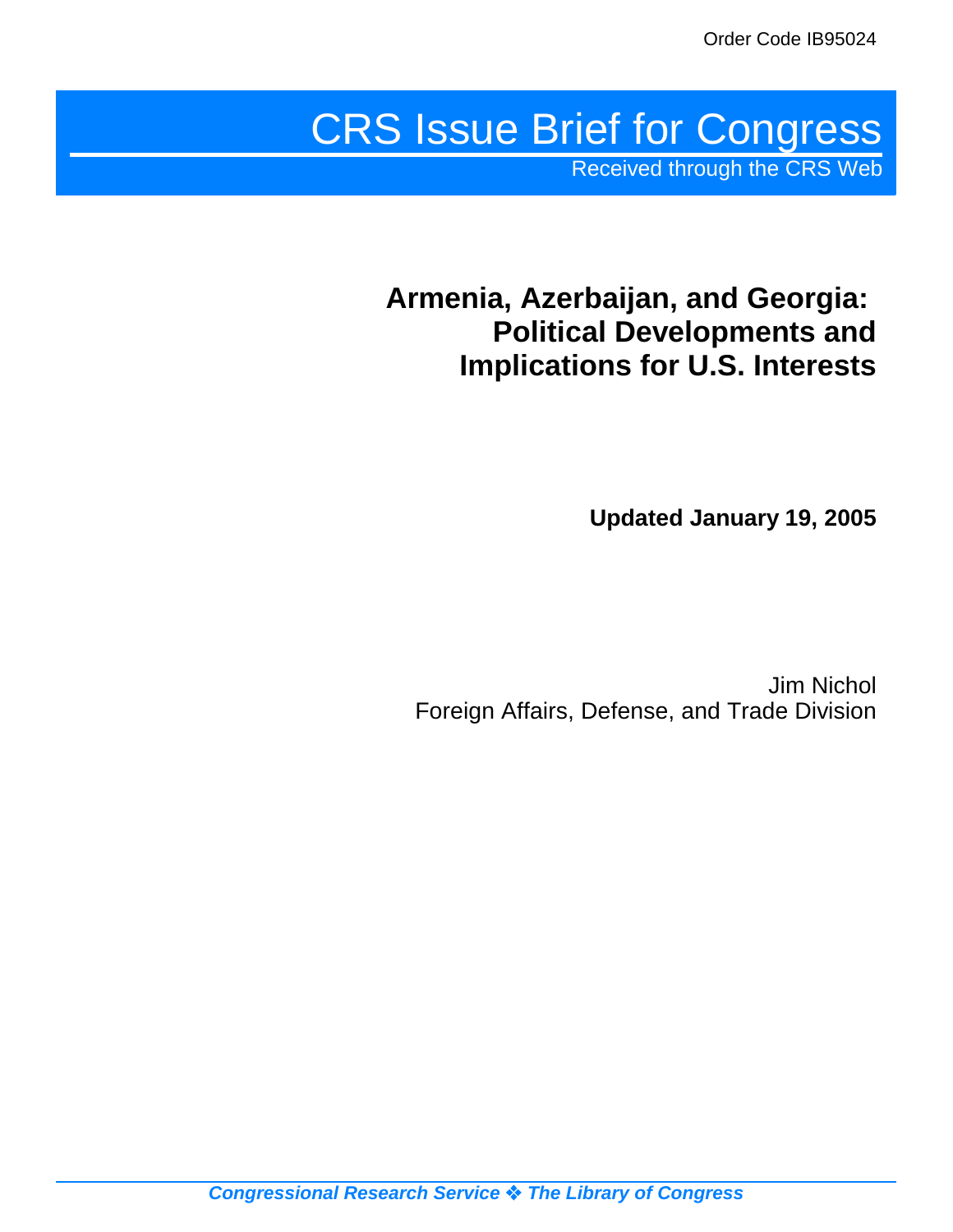## **CONTENTS**

**SUMMARY** 

MOST RECENT DEVELOPMENTS

BACKGROUND AND ANALYSIS

Overview of U.S. Policy Concerns Post-September 11 Operations in Iraq

Obstacles to Peace and Independence Regional Tensions and Conflicts Nagorno Karabakh Conflict Civil and Ethnic Conflict in Georgia Economic Conditions, Blockades, and Stoppages Democratization Problems Armenia Azerbaijan Georgia

The South Caucasus' External Security Context Russian Involvement in the Region Military-Strategic Interests Caspian Energy Resources The Protection of Ethnic Russians and "Citizens" The Roles of Turkey, Iran, and Others

U.S. Aid Overview

U.S. Security Assistance

U.S. Trade and Investment Energy Resources and U.S. Policy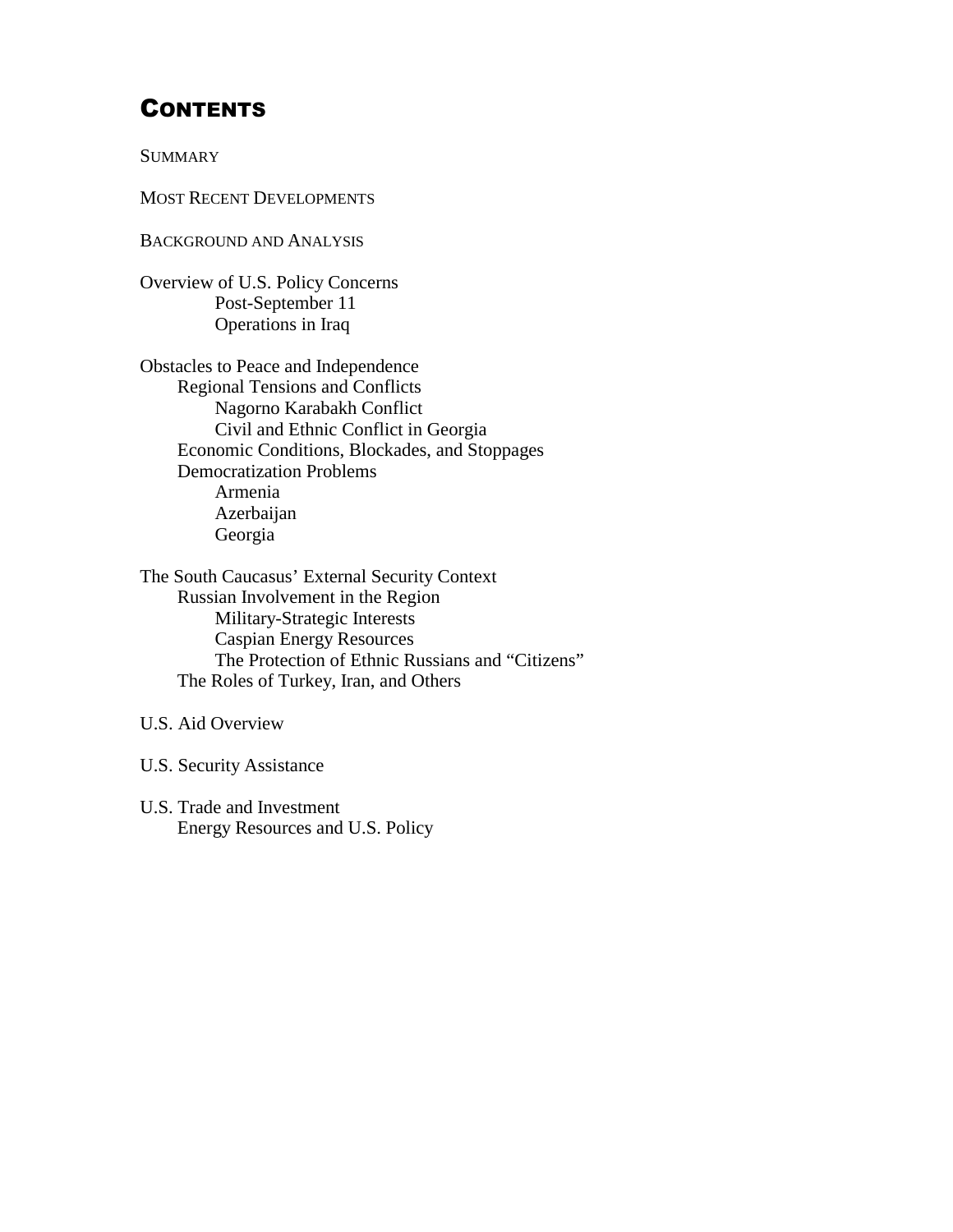## Armenia, Azerbaijan, and Georgia: Political Developments and Implications for U.S. Interests

#### **SUMMARY**

The United States recognized the independence of all the former Soviet republics by the end of 1991, including the South Caucasus states of Armenia, Azerbaijan, and Georgia. The United States has fostered these states' ties with the West in part to end the dependence of these states on Russia for trade, security, and other relations. The United States has pursued close ties with Armenia to encourage its democratization and because of concerns by Armenian-Americans and others over its fate. Close ties with Georgia have evolved from U.S. contacts with its pro-Western leadership. The Bush Administration supports U.S. private investment in Azerbaijan's energy sector as a means of increasing the diversity of world energy suppliers and encourages building multiple energy pipelines to world markets. The United States has been active in diplomatic efforts to end conflicts in the region, many of which remain unresolved.

The FREEDOM Support Act (P.L. 102- 511) provides the major authorization for assistance to the Eurasian states for humanitarian needs, democratization, creation of market economies, trade and investment, and other purposes. Sec. 907 of the act prohibits most U.S. government-to-government aid to Azerbaijan until its ceases blockades and other offensive use of force against Armenia. This provision has been partly altered over the years to permit humanitarian aid and democratization aid, border security and customs support to promote non- proliferation, Trade and Development Agency aid, Overseas Private Investment Corporation insurance, Eximbank financing, and Foreign Commercial Service activities.

In the aftermath of the September 11, 2001 terrorist attacks on the United States, the Administration appealed for a national security waiver of the prohibition on aid to Azerbaijan, in consideration of Azerbaijan's assistance to the international coalition to combat terrorism. In December 2001, Congress approved foreign appropriations for FY2002 (P.L. 107-115) that granted the President authority to waive Sec. 907, renewable each calendar year under certain conditions. President Bush exercised the waiver most recently on January 13, 2005.

As part of the U.S. Global War on Terrorism, the U.S. military in May 2002 began providing security equipment and training to help Georgia combat terrorist groups in its Pankisi Gorge area and elsewhere in the country. Azerbaijani and Georgian troops participate in stabilization efforts in Afghanistan and Iraq. Armenia dispatched personnel to Iraq on January 18, 2005.

Consolidated Appropriations for FY2005, including Foreign Operations (P.L. 108-447, signed into law on December 8, 2004), provides \$205 million in FREEDOM Support Act (FSA) assistance to the South Caucasus states. The Conference managers (H.Rept.108-792) direct \$75 million in FSA funding for Armenia (\$13 million above the budget request), \$38 million for Azerbaijan, and \$92 million for Georgia (\$2 million above the budget request). The managers call for at least \$3 million to be "provided to address ongoing humanitarian needs in Nagorno Karabakh." Among other foreign assistance, \$8 million is provided for Armenia, \$8 million for Azerbaijan, and \$12 million for Georgia for Foreign Military Financing.

**CRS** 

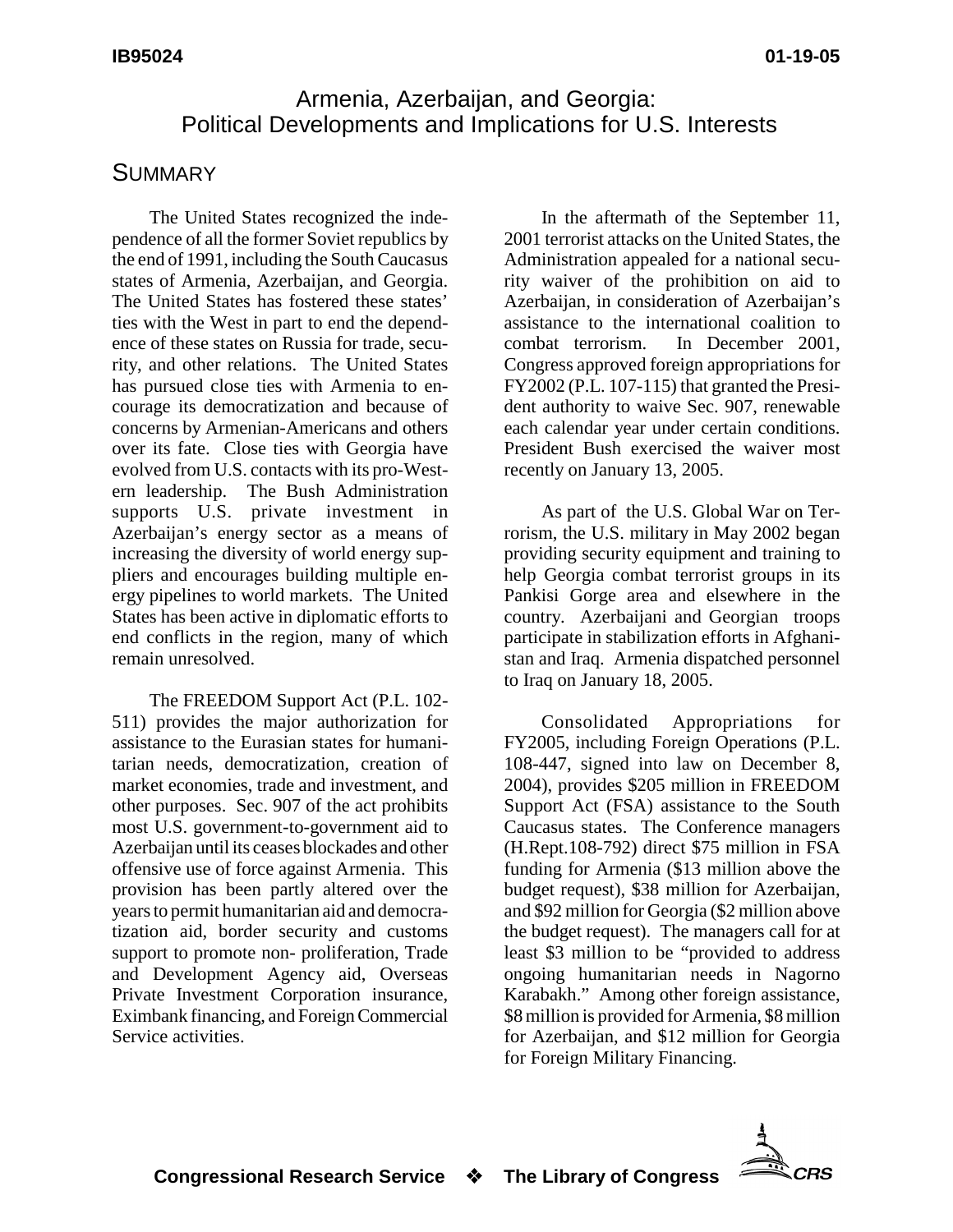## MOST RECENT DEVELOPMENTS

Assistant Secretary of State Elizabeth Jones indicated on January 13, 2005, that President Bush would urge Russian President Vladimir Putin at an upcoming summit to intensify Russia's mediation to settle conflicts in the South Caucasus by the end of the year. She stated that "it is in Russia's interest for ... Transnistria, Abkhazia, South Ossetia, Nagorno- Karabakh, for these areas to be stable, for corruption to end there, for the criminal secessionists who rule there to be removed." She explained that "Russia can play a very positive leadership role in addressing these questions.... [These areas] can be a breeding ground for terrorists.... It is not in Russia's interest, or in the interests of the United States or Europe for these areas to be free for weapons transportation, for narcotics transportation and trafficking.... It is appropriate for us to get down to cases and try to figure out how to address these issues in a political framework."

Russia in December 2004 withheld its approval to extend the mandate of observers from the Organization for Security and Cooperation in Europe (OSCE) who have been monitoring Georgia's northeastern border with Russia. These monitors had helped inform Russia and Georgia about trans-border terrorist movements, but Russia termed their help "ineffective." On January 19, 2005, the United States backed a Georgian proposal for an OSCE assessment mission to evaluate the security situation along the border and for the removal of observers to be delayed until the assessment mission has presented its findings.

## BACKGROUND AND ANALYSIS

Armenia, Azerbaijan, and Georgia are located south of the Caucasus Mountains that form part of Russia's borders (see map). The South Caucasus states served historically as a north-south and east-west trade and transport "land bridge" linking Europe to the Middle East and Asia, over which the Russian Empire and others at various times endeavored to gain control. In ancient as well as more recent times, oil and natural gas resources in Azerbaijan attracted outside interest. Although Armenia and Georgia can point to past periods of autonomy or self-government, Azerbaijan was not independent before the 20th century. After the Russian Empire collapsed in 1917, all three states declared independence, but by early 1921 all had been re-conquered by Russia's Red (Communist) Army. They regained independence when the Soviet Union collapsed in 1991. (For background, see CRS Report RS20812*, Armenia Update*; CRS Report 97-522, *Azerbaijan*; and CRS Report 97-727, *Georgia*.)

| <b>The Caucasus States: Basic Facts</b>                                                                                                                   |  |  |  |  |
|-----------------------------------------------------------------------------------------------------------------------------------------------------------|--|--|--|--|
| Area: The region is slightly larger than Syria: Armenia is 11,620 sq. mi.; Azerbaijan is 33,774<br>sq. mi.; Georgia is 26,872 sq. mi.                     |  |  |  |  |
| <b>Population:</b> 15.6 million, similar to Netherlands; Armenia: 3.0 m.; Azerbaijan: 8.3 m.;<br>Georgia: 4.3 m. (Economist Intelligence Unit, 2003 est.) |  |  |  |  |
| GDP: \$13.9 billion; Armenia: \$2.8 b.; Azerbaijan: \$7.1 b.; Georgia: \$4.0 b. (EIU, 2003 est.,<br>market exchange rate)                                 |  |  |  |  |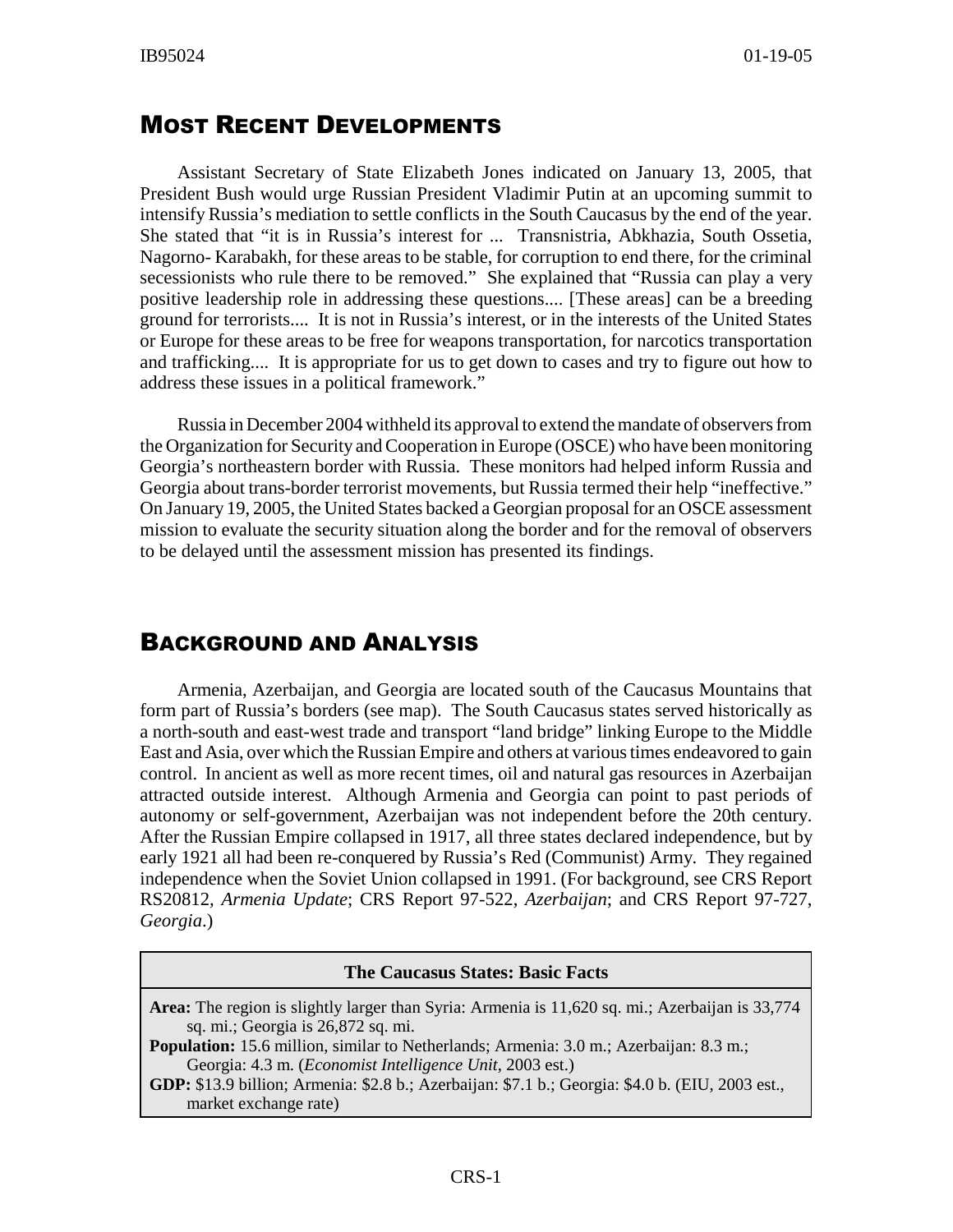## **Overview of U.S. Policy Concerns**

By the end of 1991, the United States had recognized the independence of all the former Soviet republics. The United States pursued close ties with Armenia, because of its profession of democratic principles, and concerns by Armenian-Americans and others over its fate. The United States pursued close ties with Georgia after Eduard Shevardnadze, formerly a pro-Western Soviet foreign minister, assumed power there in early 1992. Faced with calls in Congress and elsewhere for a U.S. aid policy for the Eurasian states, then-President George H.W. Bush sent the FREEDOM Support Act to Congress, which was signed with amendments into law in October 1992 (P.L. 102-511).

U.S. policy toward the South Caucasus states includes promoting the resolution of the Armenia-Azerbaijan conflict over Azerbaijan's breakaway Nagorno Karabakh (NK) region, and Georgia's conflicts with its breakaway regions of Abkhazia and South Ossetia. Successive U.S. Special Negotiators for NK and Eurasian Conflicts have helped in various ways to settle these conflicts. Congressional concerns about the NK conflict led to the inclusion of Sec. 907 in the FREEDOM Support Act, which prohibits U.S. government-togovernment assistance to Azerbaijan, except for non-proliferation and disarmament activities, until the President determines that Azerbaijan has taken "demonstrable steps to cease all blockades and other offensive uses of force against Armenia and NK" (on waiver authority, see below). Provisions in FY1996, FY1998, and FY1999 legislation eased the prohibition by providing for humanitarian, democratization, and business aid exemptions.

Some observers argue that developments in the South Caucasus region are largely marginal to global anti-terrorism and to U.S. interests in general. They urge great caution in adopting policies that will heavily involve the United States in a region beset by ethnic and civil conflicts. Other observers believe that U.S. policy now requires more active engagement in the South Caucasus. They urge greater U.S. aid and conflict resolution efforts to contain warfare, crime, smuggling, terrorism, and Islamic extremism and to bolster the independence of the states. Some argue that such enhanced U.S. relations also would serve to "contain" Russian and Iranian influence, and that close U.S. ties with Azerbaijan would benefit U.S. relations with other Islamic countries, particularly Turkey and the Central Asian states. Many argue that the energy and resource-rich Caspian region is a central U.S. strategic interest, including because Azerbaijani and Central Asian oil and natural gas deliveries would lessen Western energy dependency on the Middle East. They also point to the prompt support offered to the United States by Armenia, Azerbaijan, and Georgia in the aftermath of the September 11, 2001, attacks by al Qaeda on the United States.

**Post-September 11.** In the wake of September 11, 2001, U.S. policy priorities shifted toward global anti-terrorist efforts. In the South Caucasus, the United States obtained quick pledges from the three states to support Operation Enduring Freedom (OEF) in Afghanistan, including overflight rights and Azerbaijan's and Georgia's offers of airbase and other support. OEF was later expanded to Georgia (see below, *Security Assistance*). The State Department's *Patterns of Global Terrorism 2002* highlighted U.S. support for Azerbaijan's and Georgia's efforts to stop their territories from being used by international mujahidin and Chechen guerrillas to finance and supply Chechen and other terrorism.

Congressional attitudes toward Azerbaijan and Sec. 907 also shifted. Presidential waiver authority was added to Foreign Operations Appropriations for FY2002 (H.R. 2506;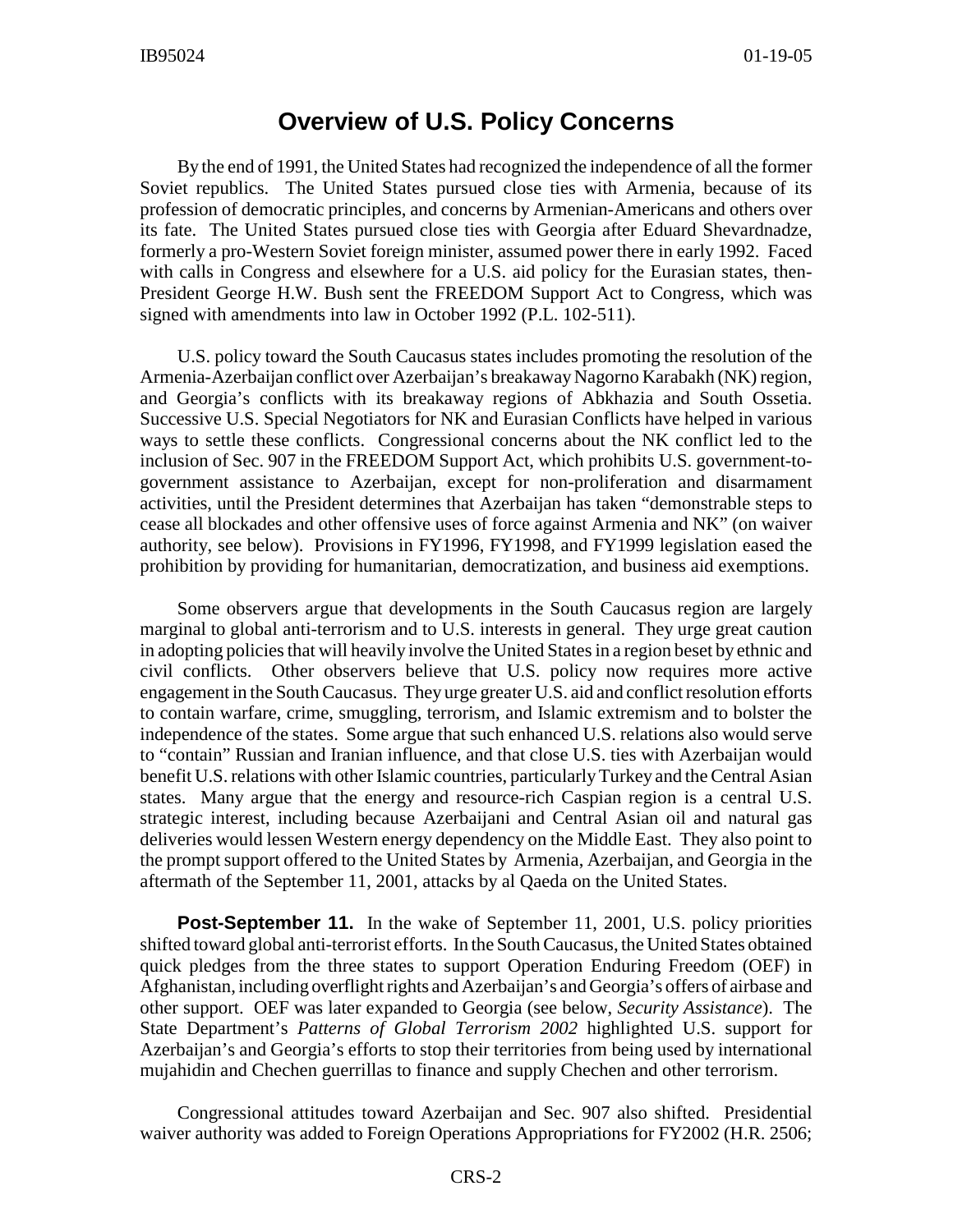P.L. 107-115). The President may use the waiver authority if he certifies that U.S. aid supports U.S. counter-terrorism efforts, supports the operational readiness of the armed forces, is important for Azerbaijan's border security, and will not harm NK peace talks or be used for offensive purposes against Armenia. The waiver may be renewed annually, and sixty days after the exercise of the waiver authority, the President must report to Congress on the nature of aid to be provided to Azerbaijan, the status of the military balance between Armenia and Azerbaijan and the effects of U.S. aid on that balance, and the status of peace talks between Armenia and Azerbaijan and the effects of U.S. aid on those talks. Days after being signed into law, President Bush on January 25, 2002, exercised the waiver. The waiver most recently was exercised on January 13, 2005.

**Operations in Iraq.** Azerbaijan and Georgia were among the countries that openly pledged to support the U.S.-led Operation Iraqi Freedom (OIF) — with both offering the use of their airbases — and to assist the United States in re-building Iraq. Both countries agreed to participate — subject to U.S. financial support — in the stabilization force for Iraq. In August 2003, both Azerbaijan (150 troops) and Georgia (69 troops) dispatched forces to Iraq. Georgia plans to boost troop deployments to 800 in February 2005, making it among the top ten countries providing troops. U.S. officials reportedly asked Azerbaijan and Georgia at the end of April 2004 to bolster their troop contributions in the face of Spain's troop pullout. In October 2004, the Georgian defense minister met with Secretary of Defense Donald Rumsfeld in Bahrain, where the minister pledged to boost troops in Iraq and Rumsfeld pledged to substantially boost military aid to Georgia in return.

Before the U.S.-led operation in Iraq, Armenia raised concerns about the safety of about 25,000 ethnic Armenians residing in Iraq, and about Turkish expansionism into Kurdish areas of Iraq. On July 17, 2003, the Senate Appropriations Committee (S.Rept. 108-106) stated that it "regrets that Armenia was not more supportive of OIF." However, in September 2004, the presidents of Poland and Armenia agreed that Armenian troops could serve with the Polish contingent in Iraq to carry out humanitarian work and support the ethnic Armenian community residing there. The Armenian legislature approved the planned deployment, and 46 personnel left for Iraq on January 18, 2005.

## **Obstacles to Peace and Independence**

#### **Regional Tensions and Conflicts**

Ethnic conflicts have kept the South Caucasus states from fully partaking in peace, stability, and economic development over a decade since the Soviet collapse, some observers lament. The countries are faced with on-going budgetary burdens of arms races and caring for refugees and displaced persons. Other costs of ethnic conflict include threats to bordering states of widening conflict and the limited ability of the region or outside states to fully exploit energy resources or trade/transport networks.

U.S. and international efforts to foster peace and the continued independence of the South Caucasus states face daunting challenges. The region has been the most unstable part of the former Soviet Union in terms of the numbers, intensity, and length of its ethnic and civil conflicts. The ruling nationalities in the three states are culturally rather insular and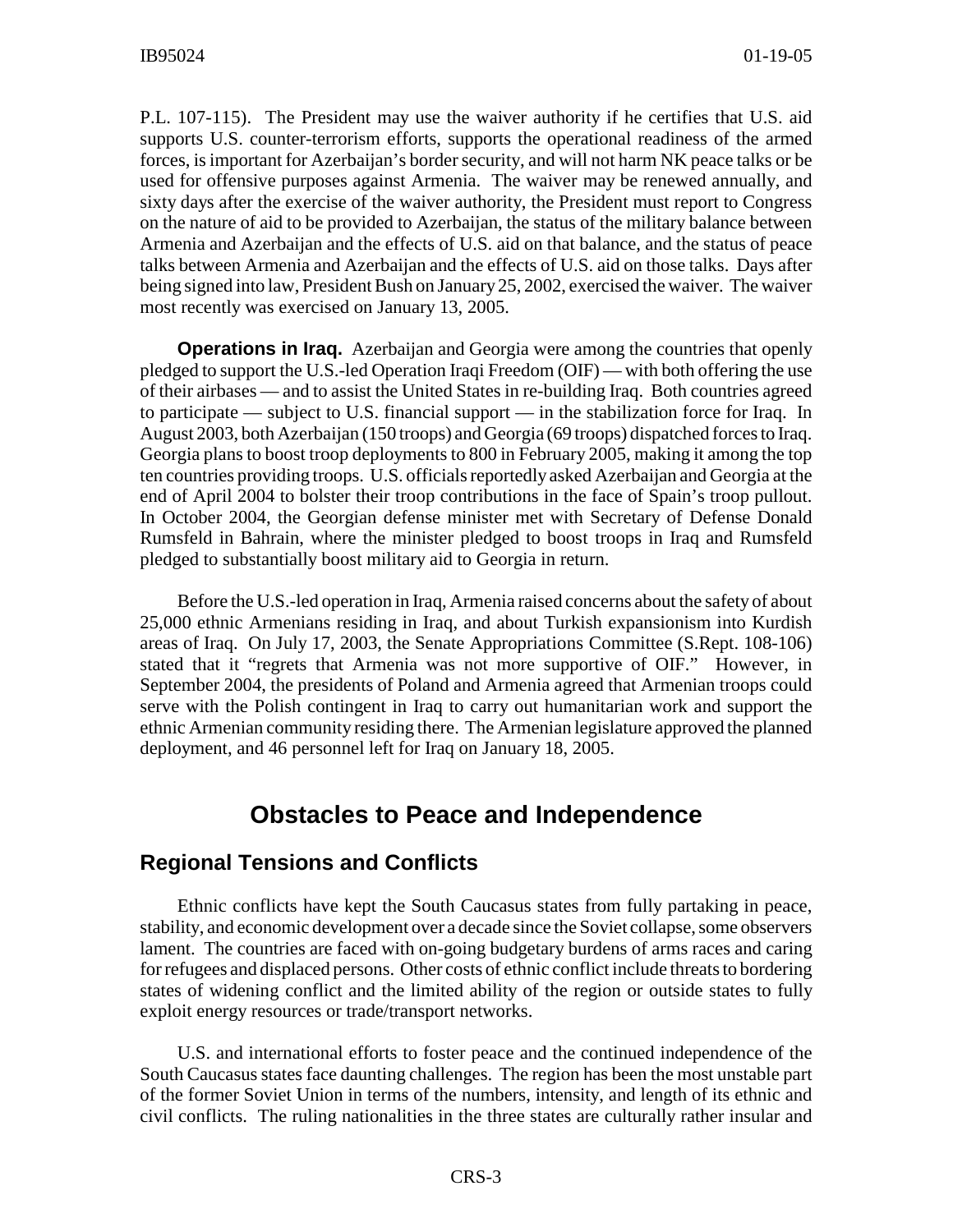harbor various grievances against each other. This is particularly the case between Armenia and Azerbaijan, where discord has led to the virtually complete displacement of ethnic Armenians from Azerbaijan and vice versa. The main languages in the three states are mutually unintelligible (also, those who generally consider themselves Georgians — Kartvelians, Mingrelians, and Svans — speak mutually unintelligible languages). Few of the region's borders coincide with ethnic populations. Attempts by territorially-based ethnic minorities to secede are primary security concerns in Georgia and Azerbaijan. Armenia and Azerbaijan view NK's status as a major security concern. The three major secessionist areas — NK, Abkhazia, and South Ossetia — have failed to gain international recognition, and receive major economic sustenance from, respectively, Armenia, Russia, and Russia's North Ossetia region.

**Nagorno Karabakh Conflict.** Since 1988, the separatist conflict in Nagorno Karabakh (NK) has resulted in up to 20,000 deaths, up to 1 million Azerbaijani refugees and displaced persons, and about 300,000 Armenian refugees. About 15-20% of Azerbaijan's territory, including NK, reportedly is controlled by NK Armenian forces. Various mediators have included Russia, Kazakhstan, Iran, the United Nations, and the Organization for Security and Cooperation in Europe (OSCE). The OSCE's "Minsk Group" of concerned member-states began talks in 1992. A U.S. presidential envoy was appointed to these talks. A Russian-mediated cease-fire was agreed to in May 1994 and was formalized by an armistice signed by the ministers of defense of Armenia and Azerbaijan and the commander of the NK army on July 27, 1994 (and reaffirmed a month later). The United States, France, and Russia co-chair meetings of the Minsk Group.

The Minsk Group reportedly has presented four proposals as a framework for talks, but a peace settlement has proved illusive. A first proposal in 1997 was rejected, leading to a late 1997 step-by-step peace proposal that the presidents of Azerbaijan and Armenia recognized as a basis for further discussion. This led to protests in both countries and to the forced resignation of Armenian President Levon Ter-Petrosyan in early 1998. Heydar Aliyev in February 2001 stated that he had "turned down" and refused to discuss a late 1998 Minsk Group proposal embracing elements of a comprehensive settlement. Other Azerbaijani officials had criticized the proposal's alleged vagueness on the character of NK's proposed "common state"status. The assassination of Armenian political leaders in late 1999 by a disgruntled Armenian set back the peace process. In 2001, the two presidents attended talks in Key West, Florida, and then met with President Bush, highlighting early Administration interest in a settlement. In January 2003, Armenia's President Robert Kocharyan proclaimed that its peace policy rested on three pillars: a "horizontal" — instead of hierarchical relationship between NK and Azerbaijan; a secure land corridor between Armenia and NK; and security guarantees for NK's populace. Armenian Foreign Minister Oskanyan in October 2004 stated that the continued occupation of NK border areas was necessary leverage to convince Azerbaijan to agree to NK's status as a "common state" apart from Azerbaijan, and that there could be no compromise on this status, since "every inch of Armenia is priceless, including Karabakh." In January 2005, media in both countries reported progress in talks on a "hybrid" peace plan involving the return of most NK border areas prior to a referendum in NK on its status.

**Civil and Ethnic Conflict in Georgia.** Several of Georgia's ethnic minorities stepped up their dissident actions, including separatism, in the late 1980s and early 1990s, resulting in the loss of central government control over the regions of South Ossetia and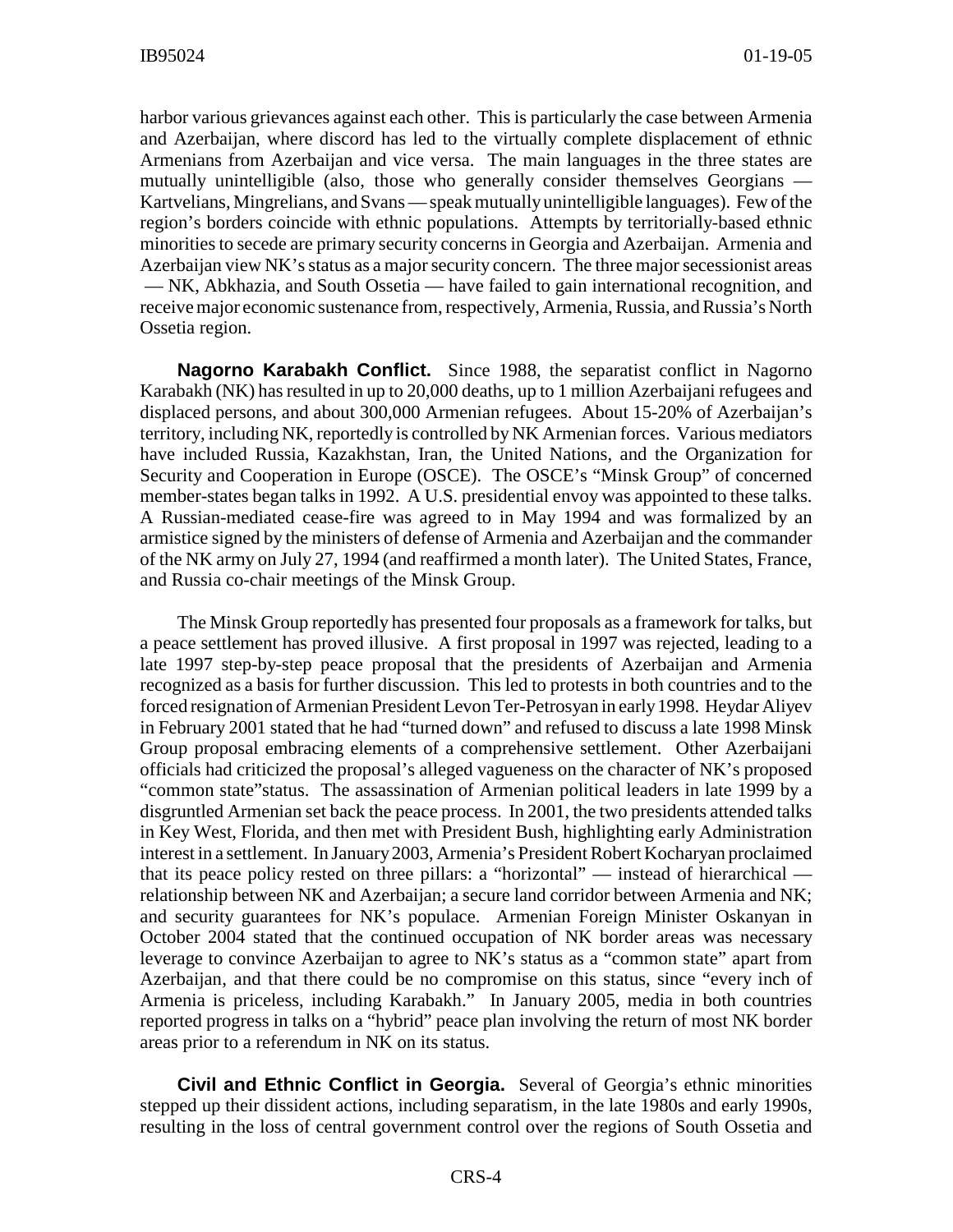Abkhazia. Georgian President Mikheil Saakashvili in his inaugural address on January 25, 2004, proclaimed his responsibility to re-integrate these regions into Georgia. Some observers have argued that Russia's increasing controls over South Ossetia and Abkhazia have transformed the separatist conflicts into essentially Russia-Georgia disputes (see also below, *Russia*).

**South Ossetia.** In 1989, the region lobbied for joining its territory with North Ossetia in Russia or for independence. Repressive efforts by former Georgian President Gamsakhurdia triggered conflict in 1990, reportedly leading to about 1,500 deaths. In June 1992, Russia brokered a cease-fire, and a "peacekeeping" force composed of Russian, Georgian, and Ossetian units has been stationed in South Ossetia (reportedly numbering around 1,000 troops, including about 530 Russians, 300 South Ossetians, and until recently, 100-150 Georgians). A Joint Control Commission composed of OSCE, Russian, Georgian, and North and South Ossetian emissaries was formed to promote a settlement of the conflict. Relations with Georgia deteriorated following a contentious "presidential" election in South Ossetia in late 2001, won by Russian citizen and St. Petersburg resident Eduard Kokoyev (also spelled Kokoiti), who had run on a platform of "associating" the region with Russia. There has been little progress in peace talks. According to some estimates, some 25,000 ethnic Ossetians and 20,000 ethnic Georgians reside in the now largely vacant region.

President Saakashvili increased pressure on South Ossetia in 2004 by tightening border controls, an action that severely harmed the region's economy. He also reportedly sent several hundred police, military, and intelligence personnel into the region. Georgia maintained that it was only bolstering its peacekeeping contingent up to the limit of 500 troops, as permitted by the cease-fire agreement, and stated that these peacekeepers were preventing smuggling and guarding ethnic Georgian villages. Georgian guerrilla forces also allegedly entered the region. Allegedly, Russian defense and security officers assisted several hundred paramilitary elements from Abkhazia, Moldova's breakaway Transdnistria region, and Russia (Cossacks) who rallied to a call for help from South Ossetian authorities. On August 13, Georgia and South Ossetia signed an agreement on removing illegal forces from the region, but fighting continued. On August 19, Georgian troops reportedly gained a tactical success that some observers speculate permitted Saakashvili to save face — since his efforts to win control of the region had stalled — and announce that all troops except Georgia's peacekeepers would withdraw. Large numbers of undeclared troops remained in place until early November 2004, however, when both sides signed another agreement to remove them from the region. Russia has opposed Georgia's calls for an international peace conference and for boosting the OSCE presence in the region.

*Abkhazia.* In July 1992, Abkhazia's legislature declared the region's effective independence from Georgia, prompting Georgian national guardsmen to attack the region. In October 1992, the U.N. Security Council (UNSC) approved the first U.N. observer mission to a Eurasian state, termed UNOMIG, to help the parties reach a settlement. UNOMIG's mandate has been continuously extended and consisted of 118 observers in early 2004 (including a few U.S. troops). In September 1993, Russian and North Caucasian "volunteer" troops that reportedly made up the bulk of Abkhaz separatist forces broke a cease-fire and quickly routed Georgian forces. In April 1994, the two sides agreed to a framework for a political settlement and the return of refugees. A Quadripartite Commission (QC) was set up to discuss repatriation, composed of Abkhaz and Georgian representatives and emissaries from Russia and UNHCR. A May 1994 accord provided for Russian troops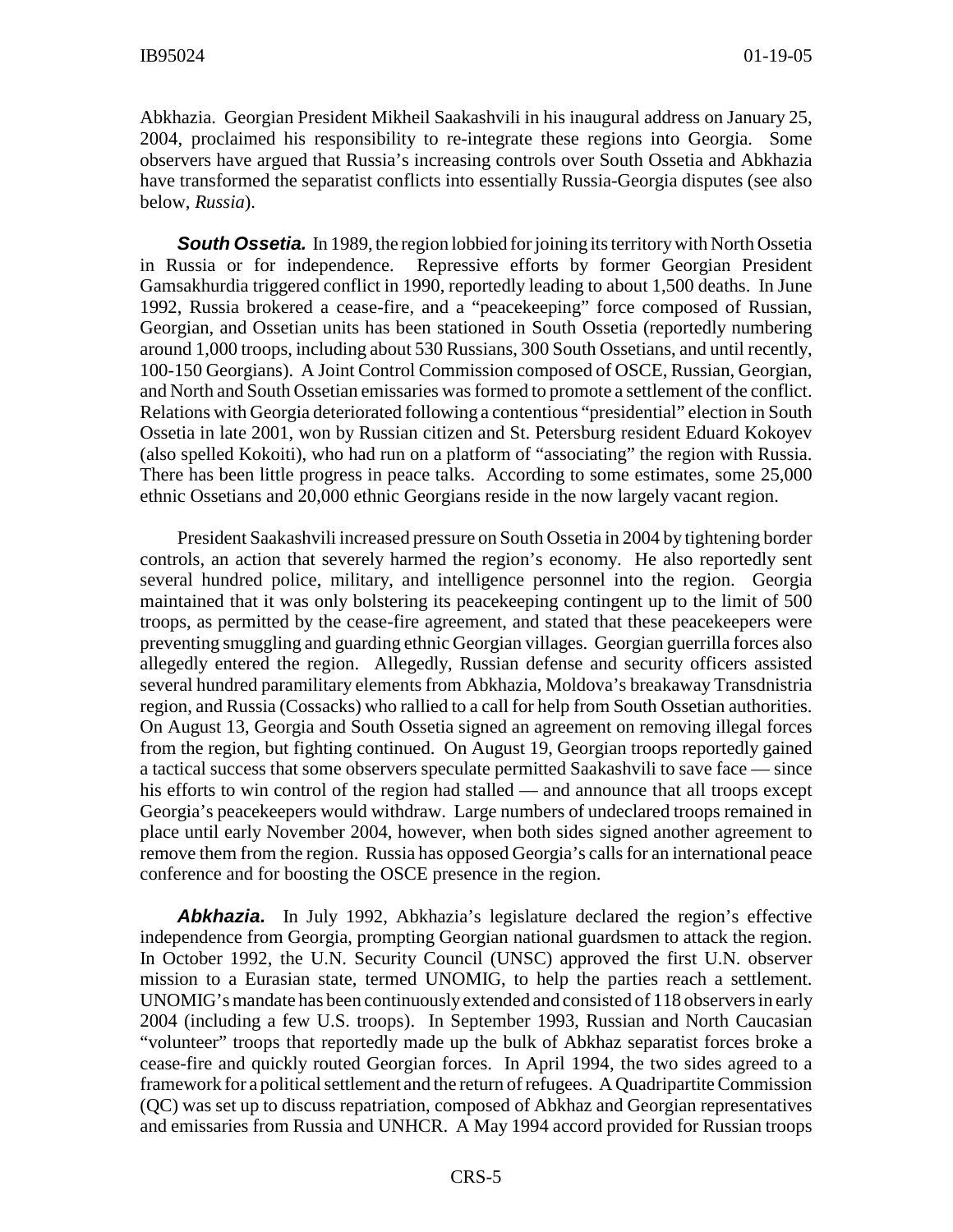(acting as CIS "peacekeepers") to be deployed in a security zone along the Inguri River that divides Abkhazia from the rest of Georgia. The UNSC agreed that UNOMIG's cooperation with the Russian forces was a reflection of trust placed in Russia. *The Military Balance 2003-2004* estimates that about 1,600 Russian "peacekeepers" are deployed. The conflict resulted in about 10,000 deaths and over 200,000 displaced persons, mostly ethnic Georgians.

Steven Mann, the U.S. Special Negotiator for NK and Eurasian Conflicts (and Minsk Group co-chair), works with the U.N. Secretary General, his Special Representative, and other Friends of Georgia (France, Germany, Russia, the United Kingdom, and Ukraine) to facilitate a peace settlement. In late 1997, the sides agreed to set up a Coordinating Council to discuss cease-fire maintenance and refugee, economic, and humanitarian issues. The QC meets periodically and addresses grievances not considered by the Coordinating Council, which Abkhazia has boycotted since 2001. These talks have been supplemented by other discussions between Abkhaz and Georgian representatives. Sticking points between the two sides have included Georgia's demand that displaced persons be allowed to return to Abkhazia, after which an agreement on broad autonomy for Abkhazia may be negotiated. The Abkhazians have insisted upon recognition of their effective independence as a precondition to large-scale repatriation. Since 2002, Abkhaz authorities have refused to consider a draft negotiating document prepared by the U.N. and the Friends of Georgia. Tensions between the two sides have escalated during 2004, with Georgian naval forces interdicting Turkish, Ukrainian, Greek, and other boats off Abkhazia's shores. Peace talks were disrupted following a disputed October 2004 Abkhaz "presidential" election. Perhaps alarmed by Russia's growing control, voters rejected the candidate preferred by Moscow. Russia quickly dispatched an official from its Ministry of Emergencies to serve as the Abkhaz "premier" to protect its interests. Russia orchestrated a power-sharing arrangement and the two candidates successfully ran on the same ticket in a new election held on January 12, 2005.

*Ajaria.* Aslan Abashidze had controlled the semi-independent Ajaria region since 1991 and had long resisted many of Shevardnadze's attempts to establish central authority over the region. After being elected as Georgia's president in January 2004, Saakashvili called for the region to submit to central government authority. Georgia began military exercises near the border of Georgia on April 28, which prompted Ajarian paramilitary elements on May 2 to blow up two bridges linking roads to the rest of Georgia. Saakashvili successfully appealed for the allegiance of many Georgian military and police elements in the region, and they abandoned loyalty to Abashidze. After talks between Putin and Saakashvili, Russia offered sanctuary to Abashidze and flew him to Moscow on May 6. Regional legislative elections in June 2004 were judged by OSCE monitors to be administered in a credible, transparent, and professional manner.

#### **Economic Conditions, Blockades, and Stoppages**

The economies of all three South Caucasus states greatly declined in the early 1990s, affected by the dislocations caused by the breakup of the Soviet Union, conflicts, trade disruptions, and the lingering effects of the 1988 earthquake in Armenia. Although gross domestic product (GDP) began to rebound in the states in the mid-1990s, the economies remain fragile. Investment in oil and gas resources and delivery systems has fueled economic growth in Azerbaijan in recent years. Armenia's GDP was about \$930 per capita,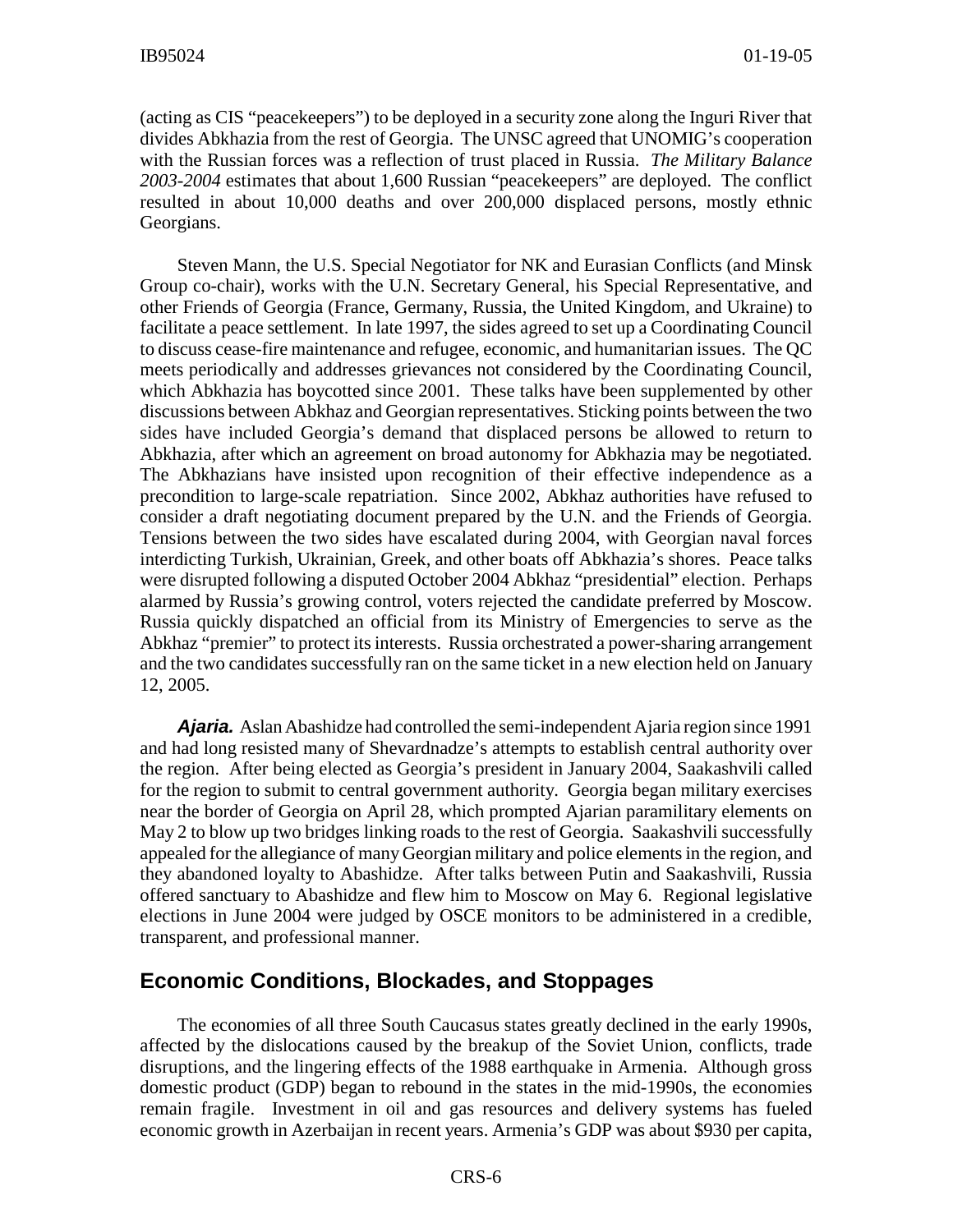Azerbaijan's about \$865, and Georgia's about \$930 (*Economist Intelligence Unit,* 2003 estimates, market exchange rates). Widespread poverty and regional conflict have contributed to high emigration from all three states, and remittances from these emigres provide major support for the remaining populations.

Transport and communications obstructions and stoppages have severely affected economic development in the South Caucasus and stymied the region's emergence as an East-West and North-South corridor. Since 1989, Azerbaijan has obstructed railways and pipelines traversing its territory to Armenia, and for a time successfully blockaded NK. These obstructions have had a negative impact on the Armenian economy, since it is heavily dependent on energy and raw materials imports. Turkey has barred U.S. shipments of aid through its territory to Armenia since March 1993. P.L. 104-107 and P.L. 104-208 mandated a U.S. aid cutoff (with a presidential waiver) to any country which restricts the transport or delivery of U.S. humanitarian aid to a third country, aimed at convincing Turkey to allow the transit to U.S. aid to Armenia. According to the U.S. Embassy in Baku, Azerbaijan's poverty-stricken Nakhichevan exclave "is blockaded by neighboring Armenia," severing its "rail, road, or energy links to the rest of Azerbaijan." Iran has at times obstructed bypass routes to Nakhichevan. Georgia has cut off natural gas supplies to South Ossetia and Russia has at times cut off gas supplies to Georgia. In 2004, Georgia severely restricted traffic from South Ossetia and in October 2004 banned all Armenian and Azerbaijani traffic through South Ossetia's Roki tunnel linking it to Russia, proclaiming that because Georgia could not regulate the traffic, it would ban it.

#### **Democratization Problems**

The organization *Freedom House* considers Armenia and Georgia as somewhat more democratic than Azerbaijan. It judges the former two as "partly free," and in 2004 downgraded Azerbaijan's status to "not free," in part because of abuses surrounding its 2003 presidential election (see below). All three states conducted presidential and/or legislative elections in 2003. Armenia held such elections in March and May, respectively. Azerbaijan held presidential elections in October, and Georgia held legislative elections in November. According to the OSCE, none of the elections were free and fair. Protests in Georgia against the tainted vote led to Shevardnadze's overthrow (see below).

**Armenia.** Illustrating ongoing challenges to stability in Armenia, in October 1999, gunmen entered the legislature and opened fire on deputies and officials, killing the prime minister, the legislative speaker, and six others. The killings may have been the product of personal and clan grievances. Political infighting led President Robert Kocharyan in mid-2000 to appoint former Soviet dissident Andranik Margaryan as prime minister. In late 2002, Margaryan announced that the Republican Party, which he headed, would fully back Kocharyan in a re-election bid scheduled for February 2003. None of the nine candidates on the ballot received a required 50% plus one of the vote, forcing a run-off in March by the top two candidates, Kocharyan and People's Party head Stepan Demirchyan (the murdered speaker's son). OSCE and PACE observers termed the campaign vigorous and largely peaceful, but concluded that the election did not meet international standards for a free and fair race, because of "widespread" ballot box stuffing, a lack of transparency in votecounting, and other "serious" irregularities.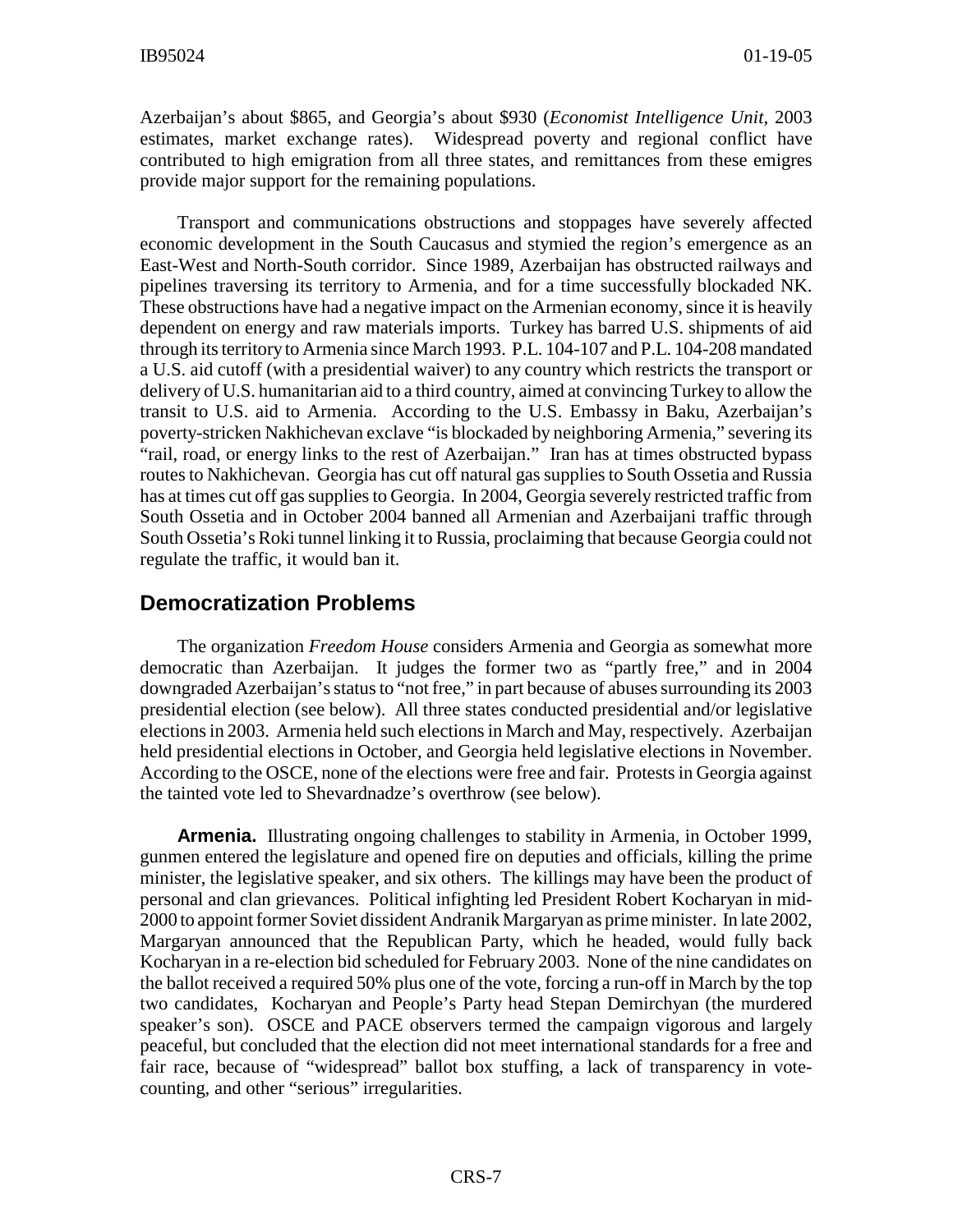On May 26, 2003, the Armenian Central Electoral Commission issued preliminary results for the legislative election and a constitutional referendum held the previous day. In the party list section of the voting (75 of 131 deputies were elected by party lists), six out of 21 parties running passed a 5% hurdle and won seats. Margaryan's Republican Party won about 25% of the votes, the opposition Justice bloc won 14% (led by Stepan Demirchyan), the pro-government Land of Laws Party won 12%, pro-government Dashnaktsutiun won 10%, the opposition National Unity Movement won 10%, and the pro-government United Labor Party won 5%. Many seats in individual constituency races were won by party independents. The OSCE said that the election was "less flawed than the recent presidential poll, but still fell short of international standards." Proposed constitutional changes failed to be approved by the voters, allegedly in part because of a poor government effort to inform the public about the proposed changes. (See also CRS Report RS20812, *Armenia Update.*)

Oppositionists in Armenia in early 2004 stepped up their protests against the legitimacy of President Robert Kocharyan's 2003 re-election. They argued that a ruling after the election by the Constitutional Court had called for a referendum to be held within one year on confidence in the president. Kocharyan termed the Court's call only advisory, a view also evinced by the Parliamentary Assembly of the Council of Europe (PACE). The runners-up in the presidential election, Demirchian and Artashes Geghamian (head of the National Unity Party) joined forces and urged nationwide civil disobedience until Kocharyan resigned. The government termed this advocacy a criminal attempt to change the constitutional order and raided the premises of the main opposition parties, arrested several dozen opposition activists, and forcibly broke up a demonstration. The U.S. State Department called on the government and opposition to peacefully resolve their disputes and termed the government actions "excessive and contrary to international standards." At its October 2004 meeting, PACE resolved that it remained disappointed by the government's delay in prosecuting those who orchestrated presidential election "fraud." Some of those detained in April have been released and others sentenced to prison terms.

**Azerbaijan.** Marking the closing of an era, long-time ruler Heydar Aliyev suffered serious cardiac problems in April 2003 and was mostly in hospital up through the expiration of his presidential term. In what some critics termed a move to ensure a dynastic succession, Ilkham in July became a candidate in the scheduled October 15, 2003, presidential election, but demurred that he was running only to buttress his father's candidacy. On August 4, the legislature hurriedly convened to confirm Ilkham as prime minister. In early October, the ailing Heydar Aliyev withdrew from the race in favor of his son. Ilkham Aliyev handily won the election, beating seven other candidates with about 77% of the vote. Protests alleging a rigged vote resulted in violence, and spurred arrests of hundreds of alleged "instigators" of the violence. On October 21, the State Department expressed "deep disappointment" with "serious deficiencies" in the election and "extreme concern" about post-election violence and "politically-motivated arrests." In October 2004, seven leading oppositionists arrested after the election — People's Party leader Panah Huseynov, Hope Party Chairman Iqbal Agazada, Democratic Party secretary-general Sardar Calaloglu, Musavat Party deputy chairmen Arif Hacili and Ibrahim Ibrahimli, Union of Karabakh Veterans chairman Etimad Asadov, and Yeni Musavat newspaper editor Rauf Arifoglu — were sentenced to 2-5 years in prison. In a resolution on October 5, 2004, PACE called for releasing or pardoning these and other individuals arrested after the presidential election.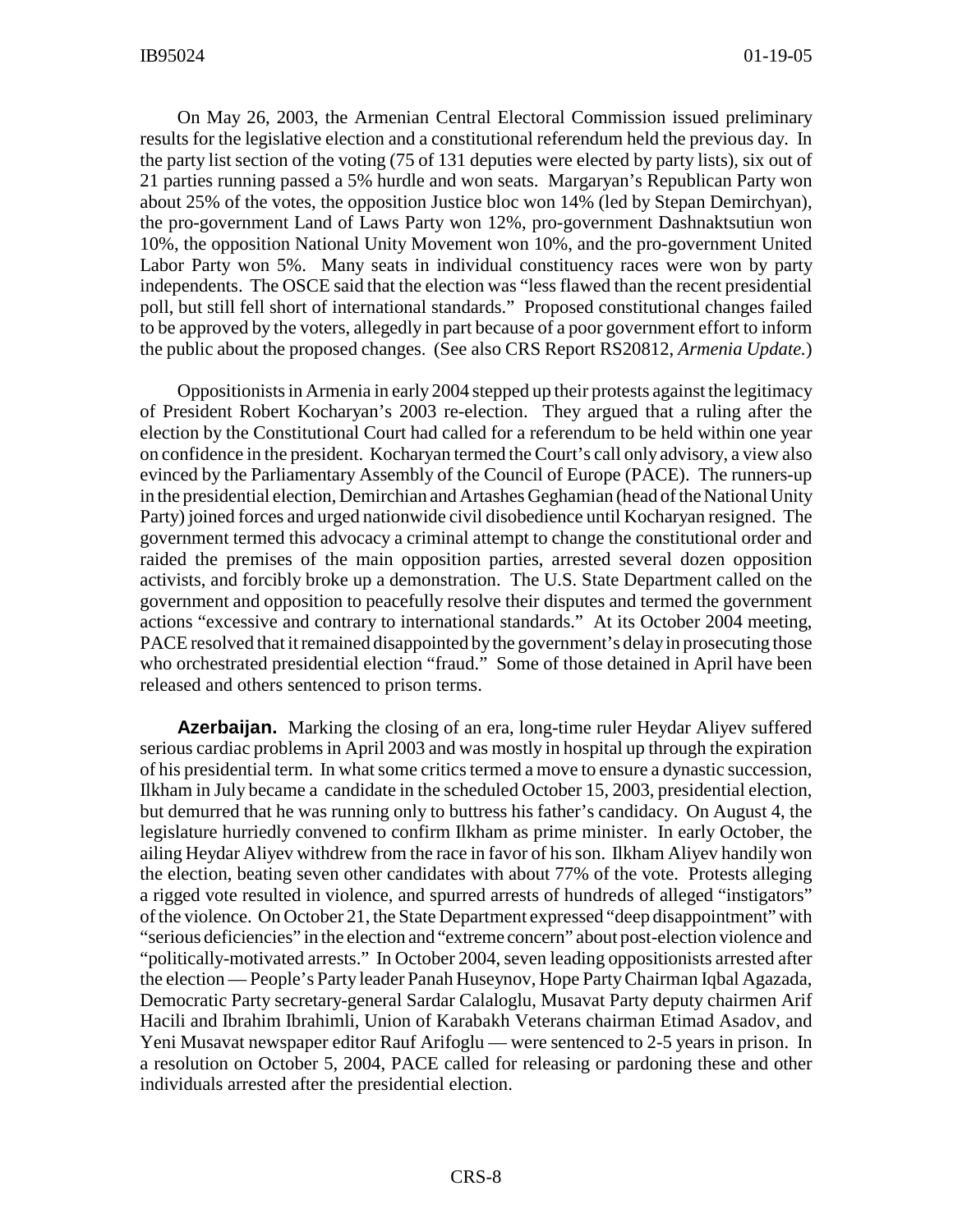**Georgia.** Georgia has experienced increased political instability in recent years. Polls before a November 2, 2003 legislative race and exit polling during the race appeared to indicate that the opposition National Movement (NM) and the United Democrats (UD) would win the largest shares of seats in the party list vote. Although admitting that there were many irregularities, the CEC instead certified results giving the largest shares of seats to the pro-Shevardnadze "For a New Georgia" bloc and the Revival Party. The U.S. State Department criticized "massive vote fraud" in Ajaria and some other regions. Mass protests led to Shevardnadze's resignation on November 23. Russia and the United States appeared to cooperate diplomatically to urge Georgians to resolve their crisis peacefully.

UD co-leader and outgoing legislative Speaker Nino Burjanadze assumed the interim presidency and appointed co-leader Zurab Zhvania as State Minister (to oversee the ministries). UD and NM agreed to co-sponsor NM head Mikheil Saakashvili for a presidential election scheduled for January 4, 2004. Saakashvili received 96% of 2.2 million popular votes from a field of five candidates in the presidential race. OSCE observers judged the vote as freer and fairer than previous elections and as bringing Georgia closer to meeting democratic electoral standards. The legislature approved constitutional amendments in February that created the post of prime minister, and it confirmed Zhvania for the post (for background, see CRS Report RS21685, *Coup in Georgia*). Meeting with visiting President Saakashvili on February 25, 2004, President Bush termed him "a strong friend, a friend with whom we share values," and hailed the rose revolution as "people taking charge of their own lives and transforming society in a peaceful way," and as "a powerful example to people around the world who long for freedom and long for honest government."

## **The South Caucasus' External Security Context**

#### **Russian Involvement in the Region**

Russia has appeared to place great strategic importance on maintaining influence in the South Caucasus region. Russia has exercised most of its influence in the military-strategic sphere, less in the economic sphere, and a minimum in the domestic political sphere, except for obtaining assurances on the treatment of ethnic Russians. Russia has viewed Islamic fundamentalism as a potential threat to the region, but has cooperated with Iran on some issues to counter Turkish and U.S. influence. Russia has tried to stop ethnic "undesirables," drugs, weapons, and other contraband from entering its borders, and to quash separatism in its North Caucasus areas while seemingly backing it in the South Caucasus. These concerns, Russia avers, has led it to maintain military bases in Armenia and Georgia. The states have responded in various ways to Russian overtures. Armenia has close security and economic ties with Russia, given its unresolved NK conflict and grievances against Turkey. Russia's security actions against its breakaway Chechnya region, its military bases in Georgia, and support to Abkhaz and South Ossetian separatists draw Georgia's ire. Azerbaijan has been concerned about Russia's ties with Armenia.

**Military-Strategic Interests.** Russia's armed presence in the South Caucasus is multi-faceted, including thousands of military base personnel, "peacekeepers," and border troops. The first step by Russia in maintaining a military presence in the region was the signing of the Commonwealth of Independent States (CIS) Collective Security Treaty (CST)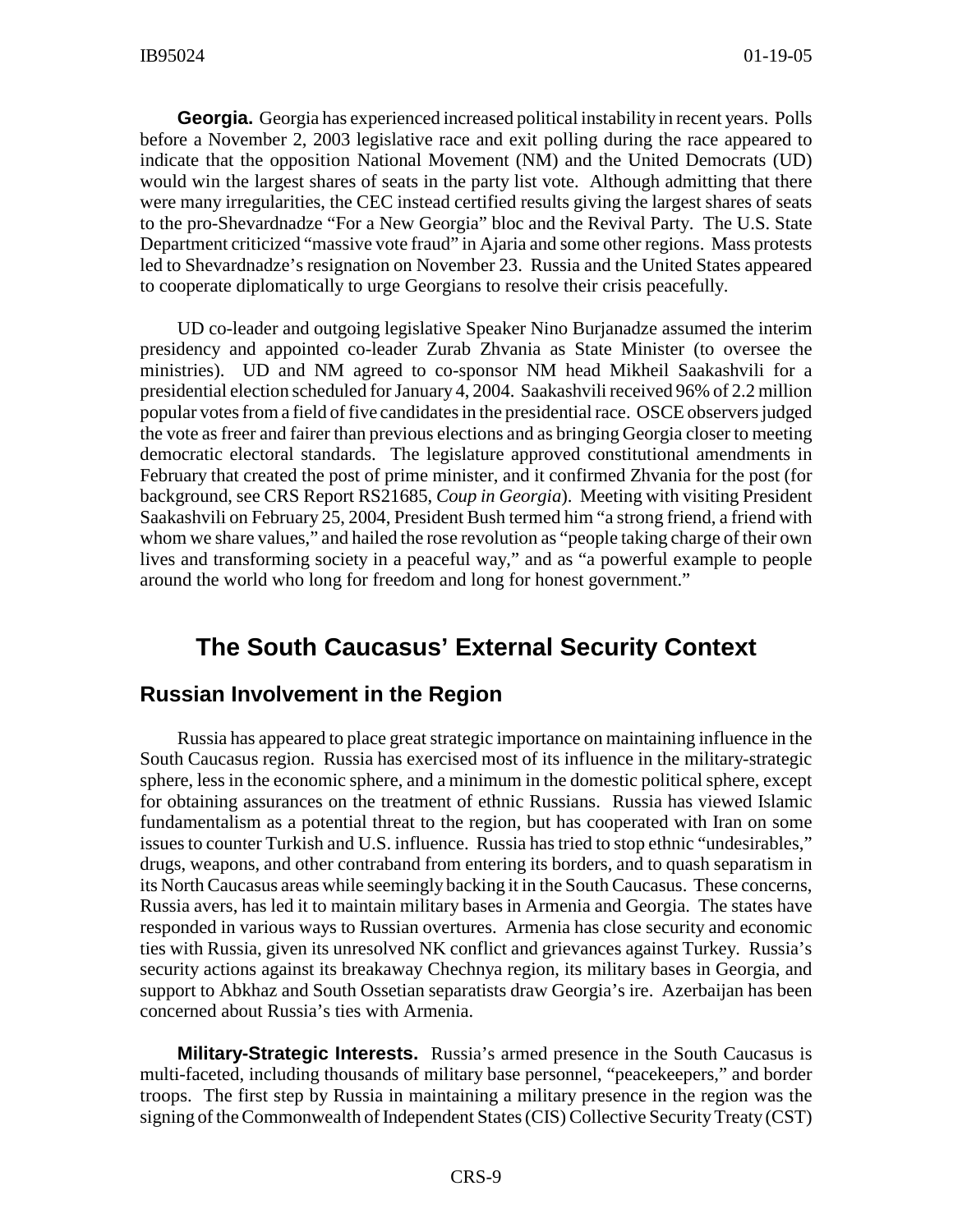by Armenia, Russia, and others in 1992, which calls for mutual defense consultations (Azerbaijan and Georgia withdrew from the CST in 1999). Russia also secured permission for two military bases in Armenia and four in Georgia. Armenia reportedly pays Russia to help guard the Armenian-Turkish border. The total number of Russian troops has been estimated at about 2,900 in Armenia and 4,000 in Georgia. Another 103,000 Russian troops are stationed nearby in the North Caucasus (*The Military Balance 2003-2004*). In 1993, Azerbaijan was the first Eurasian state to get Russian troops to withdraw, except at the Gabala radar site in northern Azerbaijan. (Giving up on closing the site, in January 2002 Azerbaijan signed a 10-year lease agreement with Russia; Russia's state-controlled REN Television reported in late 2003 that there were 1,500 troops at the site.) By October 1999, most of the Russian border troops had left Georgia, except for some liaison officers. Armenia has argued that its Russian bases provide for regional stability by protecting it from attack. Russia has said that it has supplied weapons to Armenia, including S-300 missiles and Mig-29 fighters for air defense, to enhance Armenia's and NK's security. Azerbaijan and Georgia have raised concerns about the spillover effects of Russia's military operations in Chechnya. In December 1999, the OSCE agreed to Georgia's request to send observers to monitor its border with Chechnya (later this monitoring was expanded to nearby border areas and included 144 monitors in the summer and 111 in the winter).

After the September 11, 2001 terrorist attacks in the United States, Russia stepped up its claims that Georgia harbored Chechen terrorists (with links to al Qaeda) who used Georgia as a staging ground for attacks into Chechnya. The United States expressed "unequivocal opposition" to military intervention by Russia inside Georgia. Georgia launched a policing effort in the Gorge and agreed with Russia to some coordinated border patrols in late 2002 that somewhat reduced tensions over this issue. In February 2004, Saakashvili reportedly pledged during a Moscow visit to combat "Wahabbis" (referring to Islamic extremists) in Georgia, including Chechen terrorists hiding in the Pankisi Gorge and international terrorists that Russia alleged had transited Georgia to fight in Chechnya (for background, see CRS Report RS21319, *Georgia's Pankisi Gorge*).

*Russia's Bases in Georgia.* In 1999 Russia and Georgia agreed to provisions of the adapted Conventional Armed Forces in Europe (CFE) Treaty calling for Russia to reduce weaponry at its four bases in Georgia, to close two of the bases (at Gudauta and Vaziani) by July 2001, and to complete negotiations during 2000 on the status of the other two bases (at Batumi and Akhalkalaki). The Treaty remains unratified by NATO signatories until Russia satisfies these and other conditions. Russia moved some weaponry from its bases in Georgia to Armenia, raising objections from Azerbaijan. On July 1, 2001, Georgia reported that Russia had turned over the Vaziani base. Russia reported in June 2002 that it had closed its Gudauta base, but that 320 troops would remain to guard facilities and support Russian "peacekeepers" taking leave at the base. Russia has maintained that it needs \$300 million and 9 to 11 years to close the other two bases. The *Military Balance 2003-2004* reports about 3,000 Russian troops at the bases (other sources report greater or lesser numbers). After some hesitancy, the OSCE proposed a resolution at its December 2003 ministerial meeting — which Russia blocked — that strongly criticized Russia's stance on the bases.

The Georgian media alleged in November 2004, that Russia had proposed that its military bases be converted into anti-terrorism centers for professional rapid-reaction troops. Russia earlier had called for creating an anti-terrorism center while continuing to discuss the status of its bases, and Georgia had countered that such anti-terrorism cooperation could take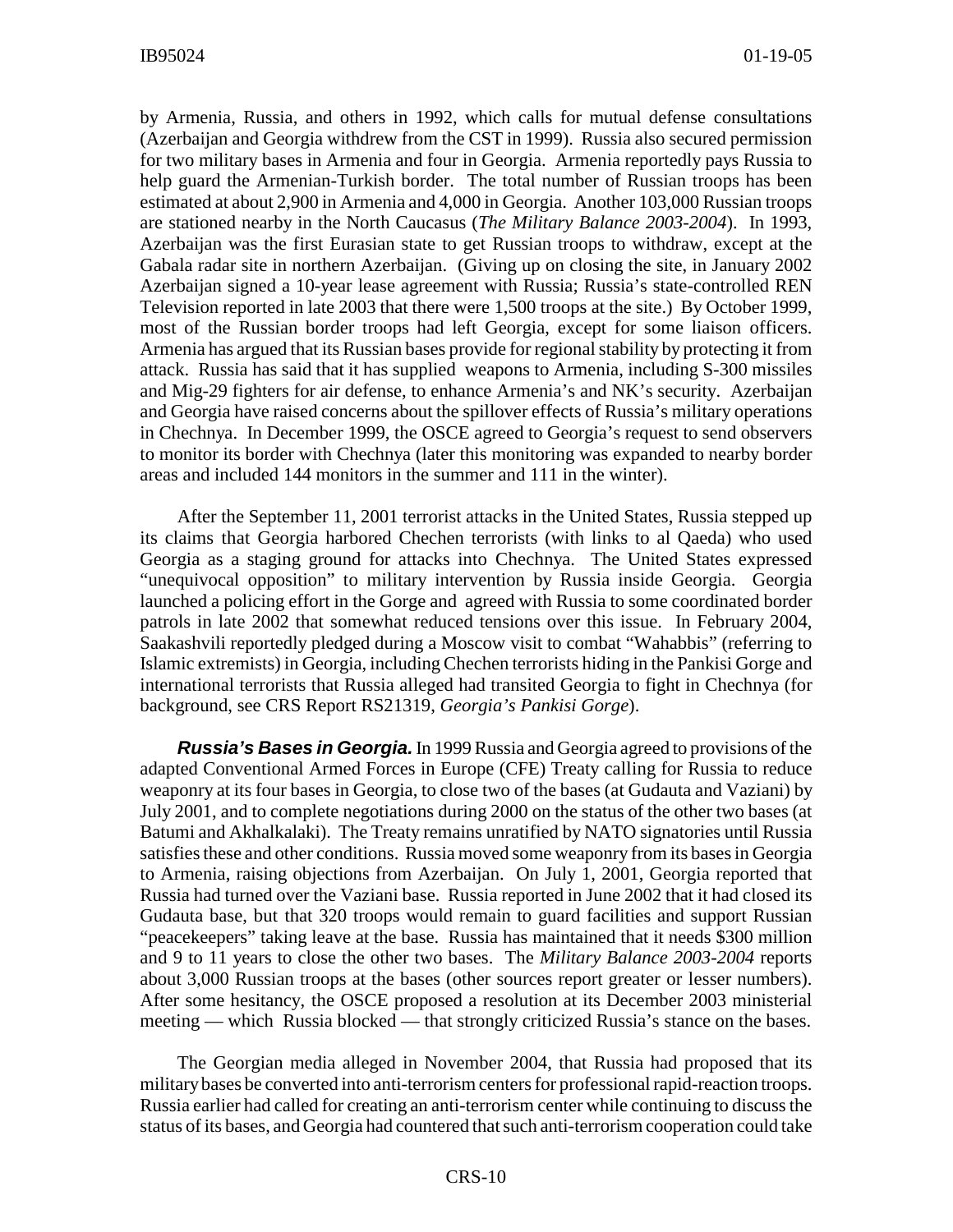place only after the bases are closed. Many Georgians reacted negatively to the latest proposal, considering it as an attempt to re-classify and thereby retain bases that Georgia and the West have demanded be closed.

**Caspian Energy Resources.** Russia has tried to play a significant role in future oil production, processing, and transportation in the Caspian Sea region. In an effort to increase influence over energy development, Russia's policymakers during much of the 1990s insisted that the legal status of the Caspian Sea be determined before resources are exploited. Russia has changed its stance by agreeing on seabed delineation with Kazakhstan and Azerbaijan. Before 9/11, Putin criticized Western private investment in energy development in the Caspian region, and appointed a special energy emissary to lobby the region to increase its energy ties with Russia. After 9/11, however, he appeared to ease his criticism of a growing U.S. presence. At the May 2002 U.S.-Russia summit, the two presidents issued a joint statement endorsing multiple pipeline routes, implying Russia's non-opposition to plans to build oil and gas pipelines from Azerbaijan to Turkey that do not transit Russia. On March 18, 2004, Russia's Caspian affairs emissary Viktor Kalyuzhny stated that Putin had directed him to ensure that the greatest volume of Caspian energy flows through Russian pipelines.

**The Protection of Ethnic Russians and "Citizens".** Russia has claimed to be concerned about discrimination and other human rights abuses committed in Azerbaijan and Georgia against ethnic Russians and pro-Russian groups. Many observers argue that this ostensible interest in protecting human rights is a stalking horse for Russia's military-strategic and economic interests. As a percentage of the population, there are fewer ethnic Russians in the South Caucasus states than in most other Eurasian states. According to the *CIA World Factbook*, ethnic Russians constituted about 3.6% of the region's population in 2002. A new Russian citizenship law enacted in 2002 made it easier to grant citizenship and passports to most residents of Abkhazia and South Ossetia, heightening Georgian fears that Russia *de facto* has annexed the regions. In an interview with Russian reporter Anna Politovskaya published on September 2, 2004, the "foreign minister" and the "presidential advisor" of Abkhazia stated that their salaries came from Moscow and that they were Russian citizens. Putin interfered in Abkhazia's October 3, 2003, "presidential" election by appearing to favor Abkhaz "prime minister" Raul Khajimba, a former Russian security agent. His favor proved inadequate, however, when both Khajimba and Sergey Baghapsh claimed they had won a close race. Some observers viewed this outcome as a blow to Russia's influence in Abkhazia, but others pointed out that Baghapsh has close ties to Russia. Reportedly, Putin dispatched Nodar Khashba, a high-level Russian official, to Abkhazia as its "premier" to protect Russian interests during the electoral contretemps.

#### **The Roles of Turkey, Iran, and Others**

The United States has generally viewed Turkey as able to foster pro-Western policies and discourage Iranian interference in the South Caucasus states, though favoring Azerbaijan in the NK conflict. Critics of Turkey's larger role in the region caution that the United States and NATO might be drawn by their ties with Turkey into regional imbroglios. Turkey seeks good relations with Azerbaijan and Georgia and some contacts with Armenia, while trying to limit Russian and Iranian influence. Azerbaijan likewise views Turkey as a major ally against such influence, and to balance Armenia's ties with Russia. Armenia is a member of the Black Sea Economic Cooperation zone, initiated by Turkey, and the two states have established consular relations. Obstacles to better Armenian-Turkish relations include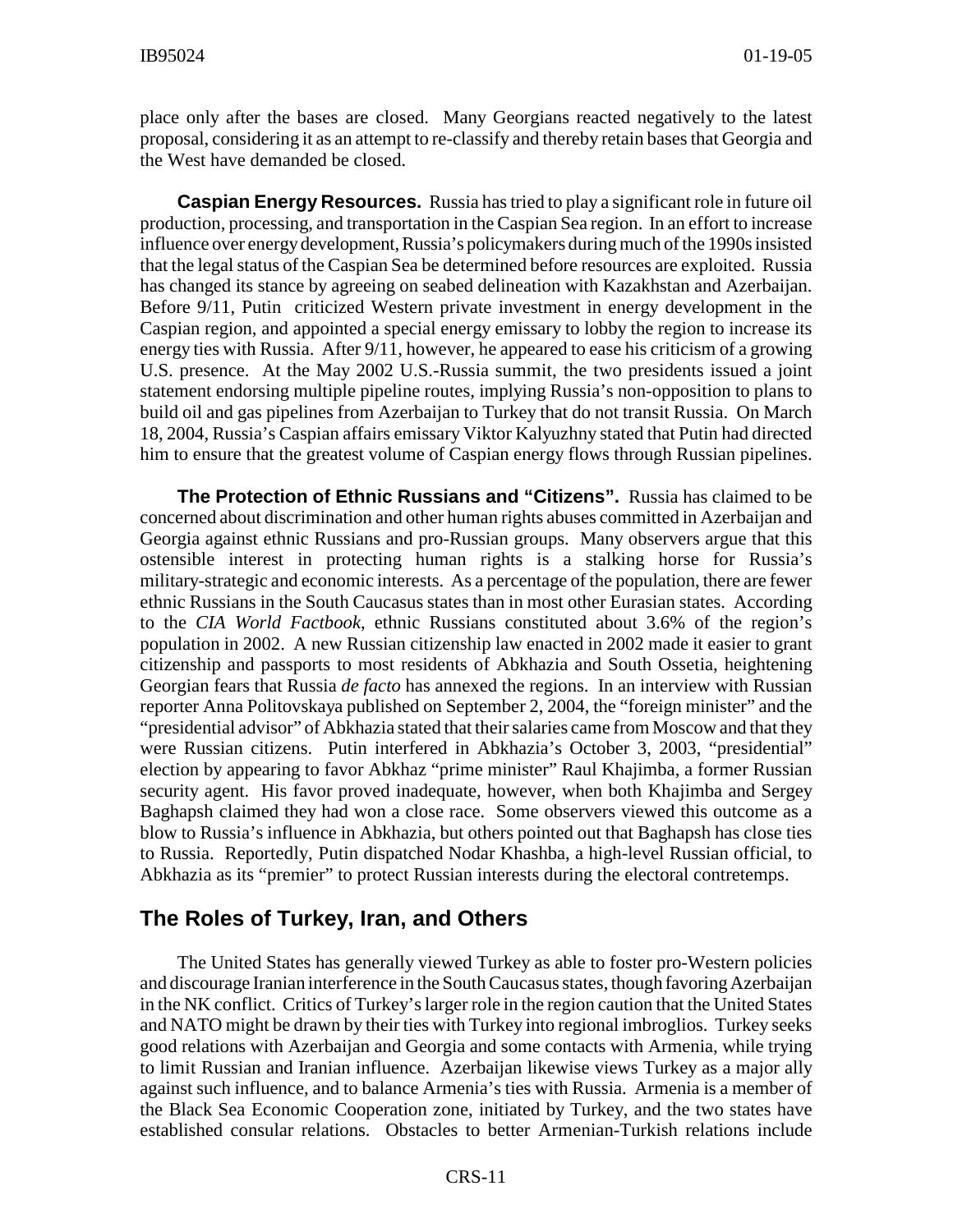Turkey's rejection of Armenians' claims of genocide in 1915-1923 and its support for Azerbaijan in the NK conflict, including the border closing. Georgia has an abiding interest in ties with the approximately one million Georgians residing in Turkey and the approximately 50,000 residing in Iran, and has signed friendship treaties with both states. Turkey and Russia are Georgia's primary trade partners. Turkey has hoped to benefit from the construction of new pipelines delivering oil and gas westward from the Caspian Sea.

Iran's goals in the South Caucasus include discouraging Western powers such as Turkey and the United States from gaining influence (Iran's goal of containing Russia conflicts with its cooperation with Russia on these interests), ending regional instability that might threaten its own territorial integrity, and building economic links. A major share of the world's Azerbaijanis reside in Iran (estimates range from 6-12 million), as well as about 200,000 Armenians. Ethnic consciousness among some "Southern Azerbaijanis" in Iran has grown, which Iran has countered by limiting trans-Azerbaijani contacts. Azerbaijani elites fear Iranian-supported Islamic extremism and object to Iranian support to Armenia. Iran has growing trade ties with Armenia and Georgia, but its trade with Azerbaijan has declined. To block the West and Azerbaijan from developing Caspian Sea energy, Iran long has insisted on either common control by the littoral states or the division of the seabed into five equal sectors. Iranian warships have challenged Azerbaijani oil exploration vessels. U.S. policy aims at containing Iran's threats to U.S. interests (See CRS Report RL32048, *Iran: U.S. Concerns and Policy Responses*). Some critics argue that if the South Caucasus states are discouraged from dealing with Iran, particularly in building pipelines through Iran, they face greater pressure to accommodate Russian interests. (See also below, *Energy*.)

Among non-bordering states, the United States and European states are the most influential in the South Caucasus in terms of aid, trade, exchanges, and other ties. U.S. and European goals in the region are broadly compatible, involving integrating it into the West and preventing an anti-Western orientation, opening it to trade and transport, obtaining energy resources, and helping it become peaceful, stable, and democratic. The South Caucasus region has developed some economic and political ties with other Black Sea and Caspian Sea littoral states, besides those discussed above, particularly with Ukraine, Romania, and Kazakhstan. Azerbaijan shares with Central Asian states common linguistic and religious ties and concerns about some common bordering powers (Iran and Russia). The South Caucasian and Central Asian states have common concerns about ongoing terrorist threats and drug trafficking from Afghanistan. Central Asia's increasing energy and other trade with the South Caucasus will make it more dependent on stability in the region.

## **U.S. Aid Overview**

The United States is the largest bilateral aid donor by far to Armenia and Georgia, and the two states are among the four Eurasian states that each have received more than \$1 billion in U.S. aid FY1992-FY2003 (the others are Russia and Ukraine). See **Table 1**. U.S. assistance has included FREEDOM Support Act programs, food aid (U.S. Department of Agriculture), Peace Corps, and security assistance. Armenia and Georgia have regularly ranked among the top world states in terms of per capita U.S. aid, indicating the high level of concern within the Administration and Congress. Foreign Operations Appropriations for FY1998 (P.L. 105-118) created a new South Caucasian funding category to emphasize regional peace and development. Assistant Secretary of State Jones testified to Congress in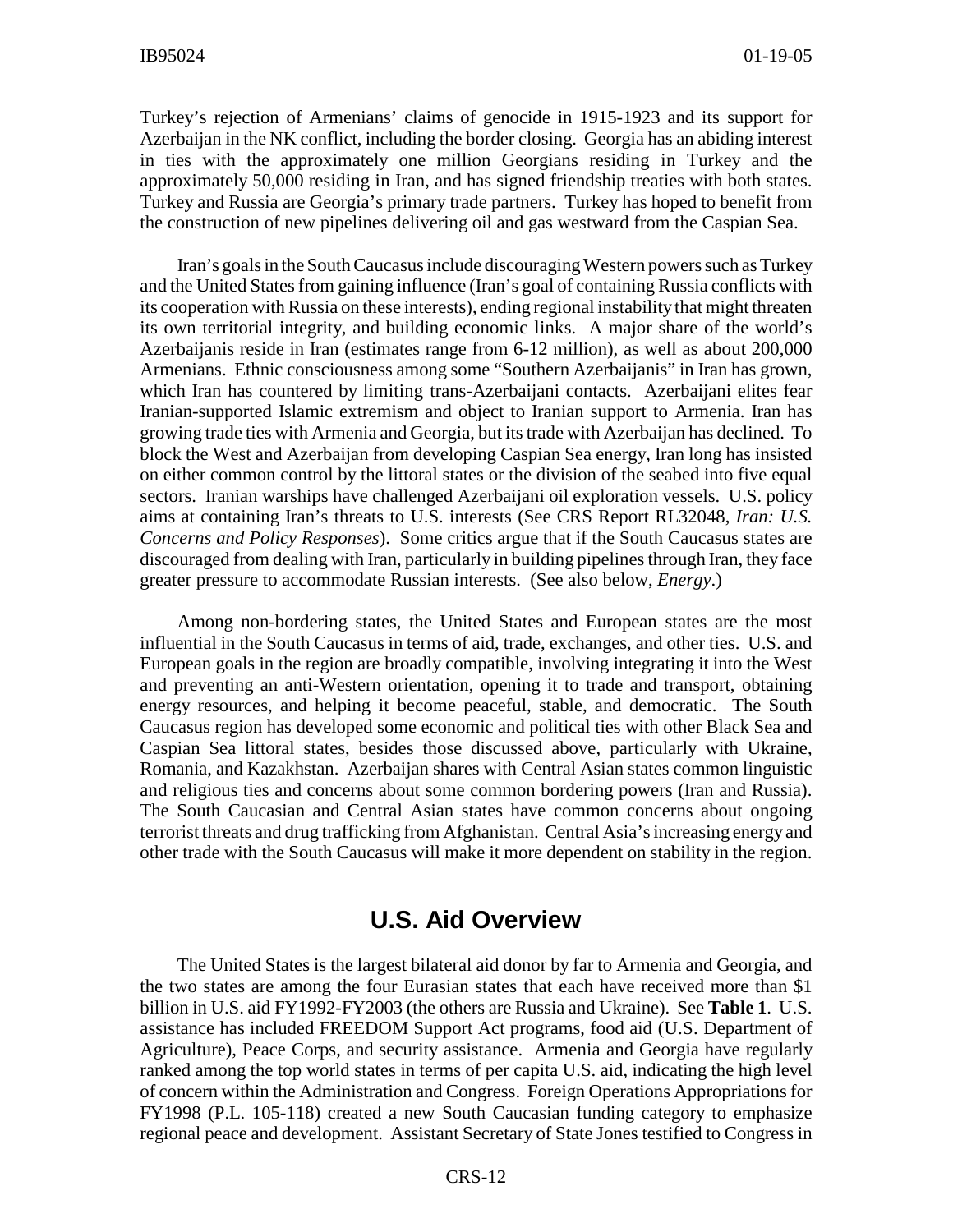March 2004 that "rapid" democratic reforms in Georgia merited a boost in U.S. foreign aid from an estimated \$86 million in FY2004 to a proposed \$108 million for FY2005, an example of the principle that aid follows reform (see below, **Table 1**). The Conference Report (H.Rept. 108-792) on H.R. 4818 (P.L.108-447; Consolidated Appropriations for FY2005) directed FREEDOM Support Act (FSA) and Foreign Military Financing (FMF) funding for Azerbaijan and Georgia that matched, or nearly matched, the amount called for by the request, but somewhat boosted such requested aid to Armenia (from \$62 million to \$75 million in FSA aid and from \$2 million to \$8 million in FMF). Besides bilateral aid, the United States contributes to multilateral organizations such as the International Monetary Fund and the World Bank that aid the region.

By comparison, aid from the European Union (EU) to the region has totaled about \$1 billion over the past decade. However, in June 2004, EU foreign ministers invited the South Caucasus states to participate in a "Wider Europe" program of enhanced aid, trade, and political ties. A World Bank/EU-sponsored donor conference that month resulted in over \$1 billion in three-year pledges for development in Georgia (U.S. pledges amounted to about one-third of the total). In January 2004, Congress authorized a major new development assistance program, the Millennium Challenge Account (Section D of P.L. 108-199). Shortly thereafter, all three South Caucasus states were designated as candidates for aid by the newly established Millennium Challenge Corporation. It announced in May 2004 that Armenia and Georgia would be among the first states invited to apply for FY2004 aid. Georgia was deemed eligible despite scoring below the median on the categories "ruling justly," "encouraging economic freedom," and "investing in people," with the Corporation arguing that the new government in Georgia appeared committed to reforms. This assistance could dwarf that appropriated under the authority of the FREEDOM Support Act.

## **U.S. Security Assistance**

The United States has provided some security assistance to the region, and bolstered such aid after 9/11, though overall aid amounts to the countries did not increase post-9/11 as they did in regard to the Central Asian "front line" states in the war on terrorists in Afghanistan (see **Table 1**). Azerbaijan and Georgia play "important" anti-terrorism roles, according to the Administration, including by sending some troops to support coalition actions in Afghanistan and Iraq. In Georgia, Congress in 1997 directed setting up a Border Security and Related Law Enforcement Assistance Program. The United States has committed millions of dollars to facilitate the closure of Russian military bases in Georgia. Congress initiated the Security Assistance Act of 2000 (P.L. 106-280) that authorized nonproliferation, export control, border, anti-terrorism, and other security aid for the South Caucasus states and earmarked such aid for Georgia.

Azerbaijani and Georgian leaders have stated that they want their countries to join NATO; much greater progress in military reform, however, will likely be required before they are considered for membership. All three states joined NATO's Partnership for Peace (PFP) in 1994. Troops from Armenia, Azerbaijan, and Georgia serve as peacekeepers in NATO-led operations in Kosovo (from the latter two since 1999 and from Armenia since early 2004), and in NATO-led operations in Afghanistan (from Azerbaijan since late 2002 and Georgia since September 2004). There reportedly have been some fistfights and even a murder involving Armenians and Azerbaijanis during some PFP activities. NATO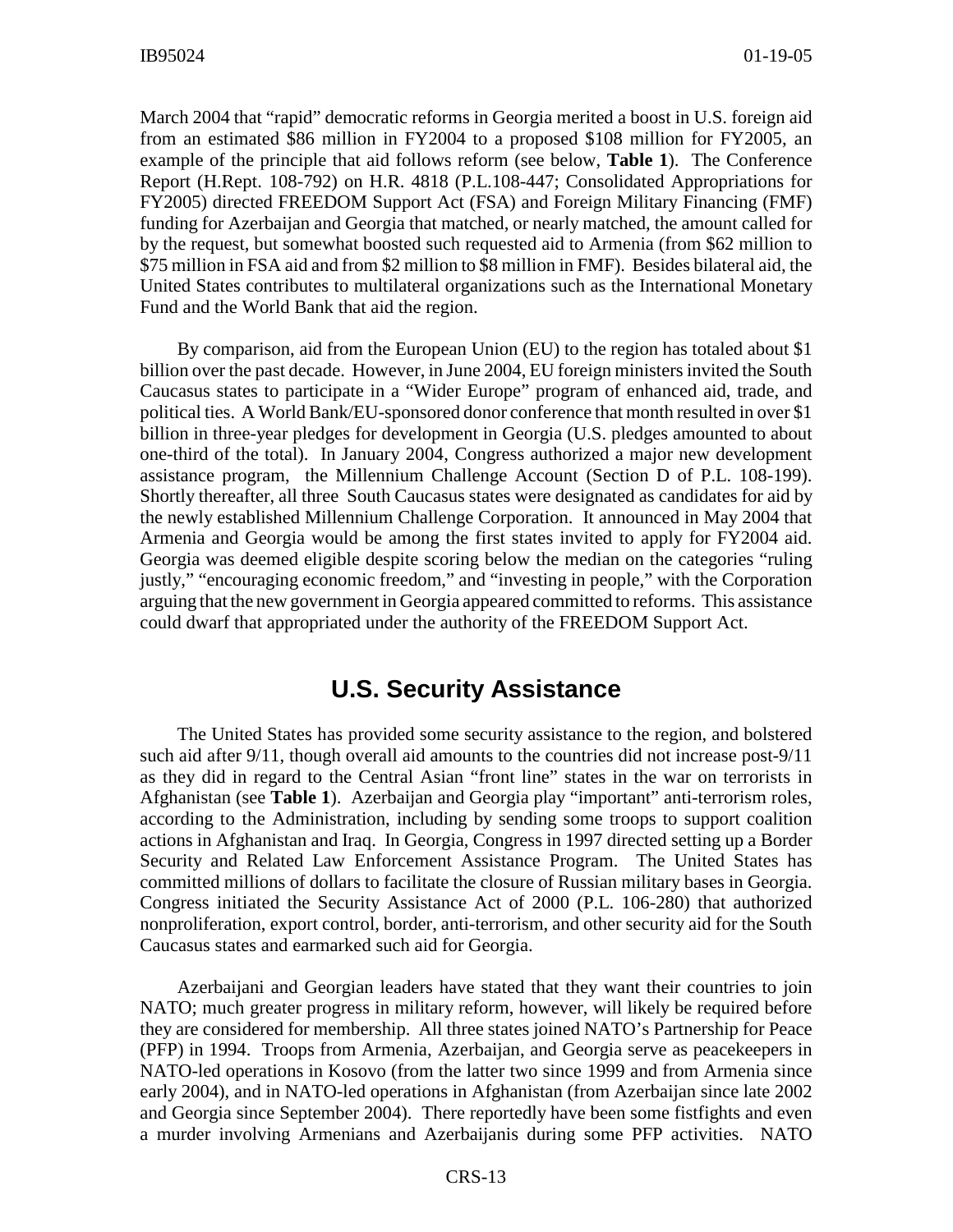cancelled a PFP exercise in Azerbaijan in September 2004, stating that Azerbaijan had violated NATO principles of inclusiveness by refusing to host Armenian forces. The June 2004 NATO summit pledged enhanced attention to the South Caucasian and Central Asian PFP members. A Special Representative of the NATO General Secretary was appointed to encourage democratic civil-military relations, transparency in defense planning and budgeting, and enhanced force inter-operability with NATO.

Until waived, Sec. 907 had prohibited much U.S. security aid to Azerbaijan, including Foreign Military Financing (FMF), and International Military Education & Training (IMET). By U.S. policy, similar aid had not been provided to Azerbaijan's fellow combatant Armenia. From 1993-2002, both had been on the Munitions List of countries ineligible for U.S. arms transfers. The Conference Report (H.Rept. 108-792) on H.R. 4818 (P.L.108-447; Consolidated Appropriations for FY2005) directed that FMF funding for Armenia be boosted to match that for Azerbaijan (from \$2 million as requested to \$8 million). The Members appeared to reject the Administration's assurances that the disparate aid would not affect the Armenia-Azerbaijan military balance or undermine peace talks.

A \$64 million Georgia Train and Equip Program (GTEP) began in May 2002 that U.S. officials explained would help Georgian military, security, and border forces to combat Chechen, Arab, Afghani, al Qaeda, and other terrorists who allegedly had infiltrated Georgia. Some of these terrorists had allegedly fled U.S.-led coalition operations in Afghanistan, so the GTEP was initially linked to the Afghan campaign. Other reported U.S. aims include bolstering Georgia's ability to guard its energy pipelines and ensuring internal stability. U.S. officials say there are no plans to establish a permanent U.S. military presence in Georgia. GTEP ended in May 2004, but follow-on programs provide training to troops destined to serve in Iraq, advice on reorganizing the military, and support to GTEP-trained units. Reports that al Qaeda and other terrorists may be hiding in Georgia create dilemmas for a U.S. policy that holds governments responsible for terrorists operating on their territories.

## **U.S. Trade and Investment**

The Bush Administration and others maintain that U.S. support for privatization and the creation of free markets directly serve U.S. national interests by opening new markets for U.S. goods and services, and sources of energy and minerals. Among U.S. economic links with the region, bilateral trade agreements providing for normal trade relations for products have been signed and entered into force with all three states. Bilateral investment treaties providing national treatment guarantees have entered into force. U.S. investment is highest in Azerbaijan's energy sector, but rampant corruption in the three regional states otherwise has discouraged investors. With U.S. support, in June 2000 Georgia became the second Eurasian state (after Kyrgyzstan) to be admitted to the WTO. Then-President Clinton in December 2000 determined that Title IV should no longer apply to Georgia and proclaimed that its products would receive permanent nondiscriminatory (normal trade relations or NTR) treatment. Armenia was admitted into WTO in December 2002, but until U.S. legislation is passed, it will continue to receive conditional NTR treatment subject to a presidential determination, as does Azerbaijan (see also CRS Report RL31558, *Normal-Trade-Relations*).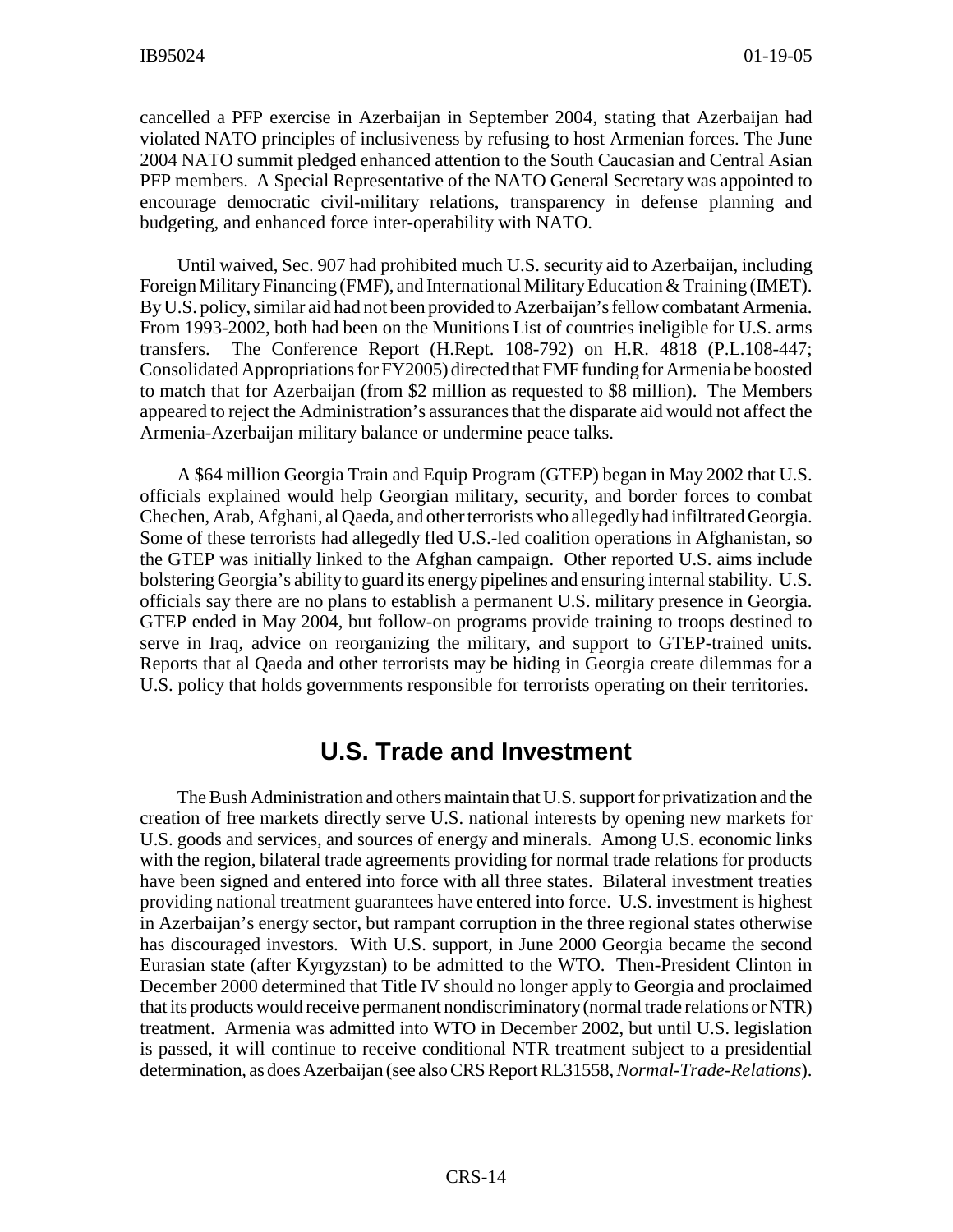#### **Energy Resources and U.S. Policy**

The U.S. Energy Department reports estimates of 1.2 billion barrels of proven oil reserves, and estimates of 4.4 trillion cubic feet of proven natural gas reserves in Azerbaijan (*Country Analysis Brief*, June 2002). Many problems remain to be resolved before Azerbaijan can fully exploit and market its energy resources, including political instability, ethnic and regional conflict, and the security and construction of pipelines.

U.S. policy goals regarding energy resources in the Central Asian and South Caucasian states have included supporting their sovereignty and ties to the West, supporting U.S. private investment, breaking Russia's monopoly over oil and gas transport routes by encouraging the building of pipelines that do not traverse Russia, promoting Western energy security through diversified suppliers, assisting ally Turkey, and opposing the building of pipelines that transit Iran. These goals are reflected in the Administration's May 2001 *National Energy Policy* report. It recommends that the President direct U.S. agencies to support building the so-called Baku-Tbilisi-Ceyhan (BTC) oil pipeline, expedite use of the pipeline by oil companies operating in Kazakhstan, support constructing a gas pipeline to export Azerbaijan's Shah Deniz gas, and otherwise encourage the Caspian regional states to provide a stable and inviting business climate for energy and infrastructure development.

Since September 11, 2001, the Administration has emphasized the vulnerability of the United States to possible energy supply disruptions and intensified its commitment to develop Caspian energy and the BTC pipeline as part of a strategy of diversifying world energy supplies. U.S. companies are shareholders in three international production-sharing consortiums, including the Azerbaijan International Operating Company (AIOC; which includes U.S. firms Unocal and Exxonmobil, U.S. Devon Energy, and U.S.-Saudi Delta Hess), formed to exploit Azerbaijan's oil and gas fields. In 1995, Heydar Aliyev and the AIOC decided to transport "early oil" (the first and lower volume of oil) through two revamped Soviet-era pipelines in Georgia and Russia to ports on the Black Sea, each with a capacity of around 100-115,000 barrels per day. The trans-Russia "early oil" pipeline began delivering oil to the port of Novorossiisk in late 1997. The trans-Georgian pipeline began delivering oil to Black Sea tankers in early 1999.

The Clinton Administration launched a campaign in 1997 stressing the strategic importance of the BTC route as part of an "Eurasian Transport Corridor." In November 1999, Azerbaijan, Georgia, Turkey, and Kazakhstan signed the "Istanbul Protocol" on construction of a 1,040-mile BTC oil pipeline. In August 2002, the BTC Company was formed to construct, own, and operate the oil pipeline (U.S. construction firms awarded contracts include Bechtal and Petrofac). BTC hopes to begin loading oil tankers at Ceyhan in mid-2005. The pipeline does not cross Armenia, raising objections from some in Armenia of lack of access. On the other hand, Armenian Foreign Minister Oskanyan on January 14, 2004, suggested that the opening of the BTC pipeline would make Azerbaijan reticent to launch conflict. Armenia and Iran signed accords in May and September 2004 on building a gas pipeline to link up with Iran's pipelines.